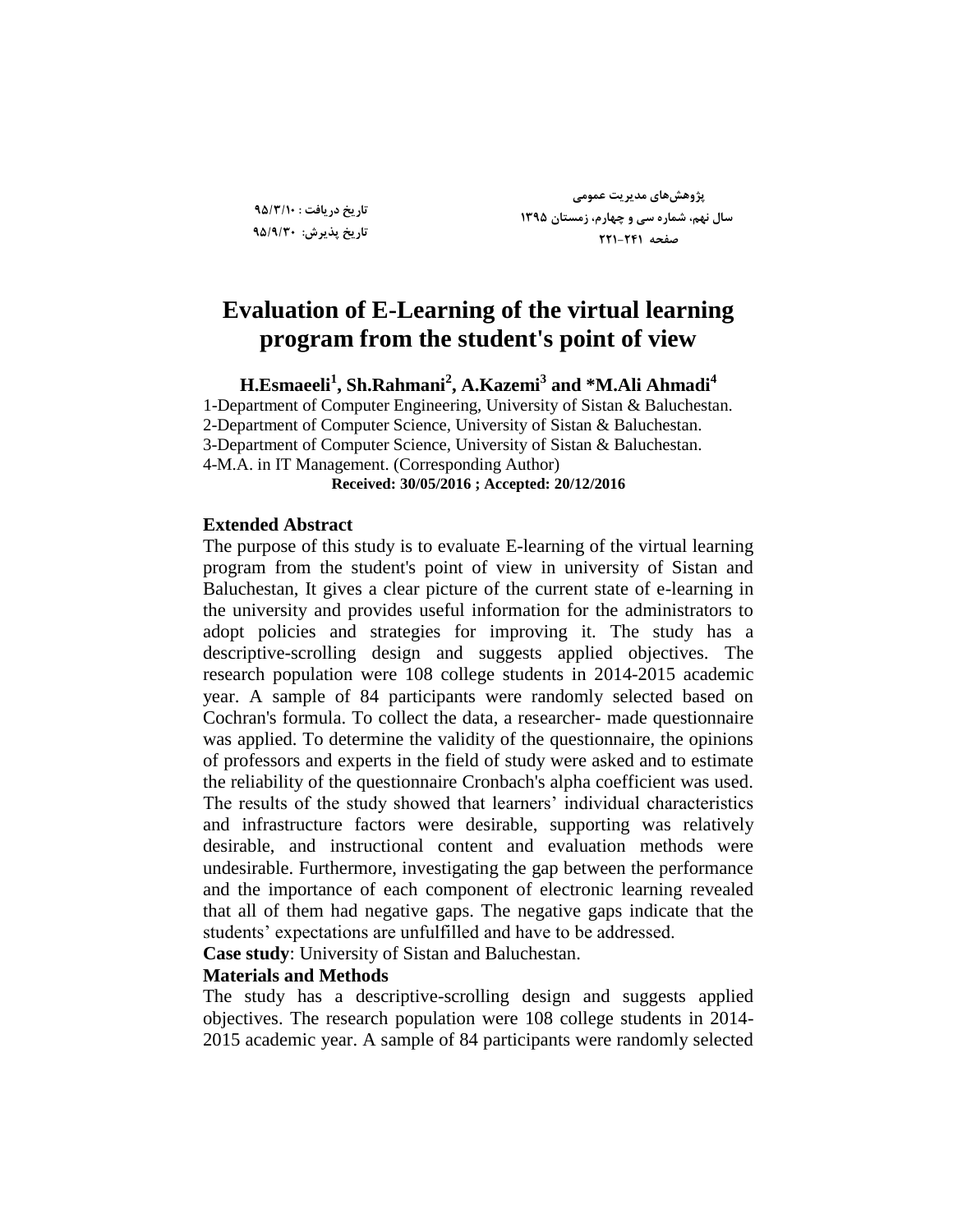based on Cochran's formula. To collect the data, a researcher- made questionnaire was applied

# **Conclusion**

The evaluation of e-learning development in universities and educational institutes has always been a concern of educational administrators. The present research aims to study e-learning of virtual learning program from the student's point of view in university of Sistan and Baluchestan. It is hoped to identify the strong and weak points of this program in the university and to suggest some policies the remove the barriers and to improve the present state. To this end, after reviewing the literature and consulting with prominent, professors of the field, five factors of individual characteristics, instructional content, infrastructure, supporting, evaluation and also 33 indexes related to these factors were selected. The results of the study showed that the individual characteristics are desirable which supports salim's(2007) findings. The results showed that instructional content was undesirable which are in line with findings of Ghaedi(1385), Rastgarpour and Gorgizade(1391) and Noorollahi et al.(1392). It is desirable with respect to infrastructure condition which supports salim's(2007) findings. With regard to supporting is undesirable which confirms Ghaedi(1385), Noorollahi et al.(1392) and anarinezhad and Mohammadi(1393) findings.

Moreover, the study of the gap between performance and importance of each component of e-learning revealed a negative gap. The existence of this negative gap indicates that the student's expectations are not satisfied and some actions are required from the administrator's side to fill these gaps.

**Keywords:** electronic learning, e-learning, virtual learning, evaluation.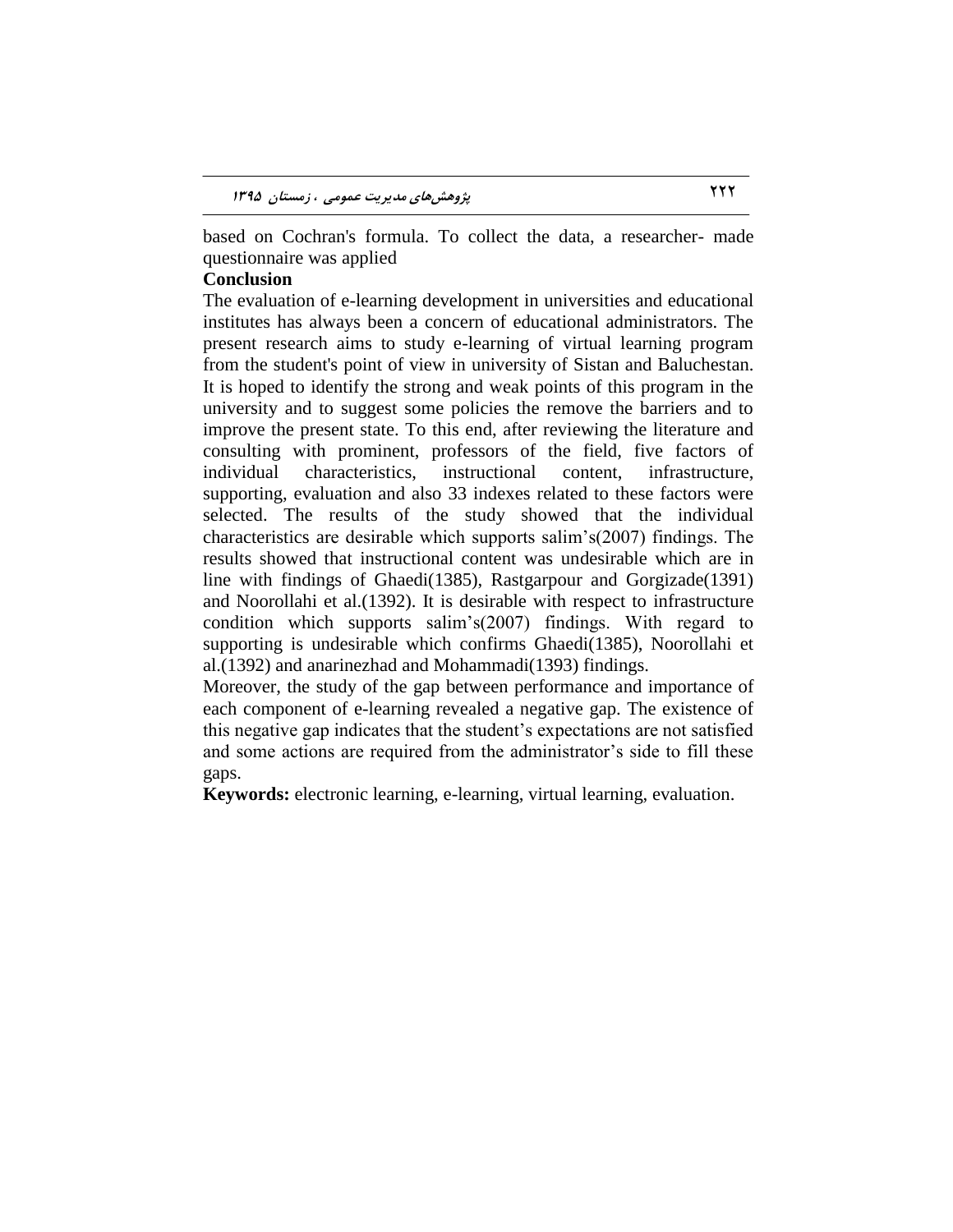# **ارزیابی وضعیت یادگیری الکترونیکی واحد آموزش مجازی دانشگاه سیستان و بلوچستان**

**-شاهپور رحمانی هادی اسماعیلی - احمد کاظمی مصطفی علی احمدی**

**چکیسُ**

هدف از این پژوهش بررسی وضعیت یادگیری الکترونیکی در واحـد آمـوزش هـای مجـازی دانشــگاه سیستان و بلوچستان از دیدگاه دانشجویان این واحد می باشد. پژوهش از نظر هــدف کــاربردی و از نظــر **ضٍش تَصیفی- پیوایطی هی باضس. جاهعِ آهاضی تحقیق ضاهل الیِ زاًطجَیاى ٍاحس آهَظش ّای هجاظی زاًطااُ سیستاى ٍ بلَچستاى زض سال تحصیلی 94-93 بِ تعساز 108 ًفط هی باضس. حجدن ًوًَدِ آهداضی هطابق فطهَل اَاطاى، هعازل 84 ًفط زض ًظط گطفتِ ضس اِ بِ ضٍش ًوًَِ گیطی تصازفی، اًتردا ضدس ًس. بطای اًساظُگیطی زازُّا، اظ پطسص ًاهِ هحقق ساذتِ استفازُ ضس. بطای تعییي ضٍایدی ، اظ ًظدط اسداتیس ٍ**  کارشناسان حوزه مورد مطالعه، و برای تعیین پایایی پرسشنامه از ضریب آلفای کرونباخ (۹۲۱.) اســتفاده شد. نتایج نشان داد که وضعیت یادگیری الکترونیکـی از لحــاظ ابعــاد ویژگــی هــای فــردی یادگیرنــده و زیرساخت و فناوری مطلوب، از لحاظ پشتیبانی وضعیت نســبتاً مطلــوب و از لحــاظ محتــوای آموزشــی و سنجش و ارزیابی از وضعیت نامطلوبی برخوردار می باشد. همچنین بررسی شکاف میان میــزان عملکــرد و اهمیت هر یک از ابعاد و مؤلفه های یادگیری الکترونیکی، مشخص نمود که تمامی آنها دارای شکاف منفــی **است.**

**واژه های کلیدی:** یادگیری الکترونیکی، آموزش الکترونیکی، آموزش مجازی، ارزیابی.

 $\overline{a}$ 

ٔطثی ٚ ػضٛ ٞیئت ػّٕی زا٘طٍبٜ سیستبٖ ٚ ثّٛچستبٖ

ٔطثی ٚ ػضٛ ٞیئت ػّٕی زا٘طٍبٜ سیستبٖ ٚ ثّٛچستبٖ

ٔطثی ٚ ػضٛ ٞیئت ػّٕی زا٘طٍبٜ سیستبٖ ٚ ثّٛچستبٖ

<sup>\*\*\*\*</sup> نویسنده مسئول- کارشناس ارشد مدیریت فناوری اطلاعات، دانشگاه سیستان و بلوچستان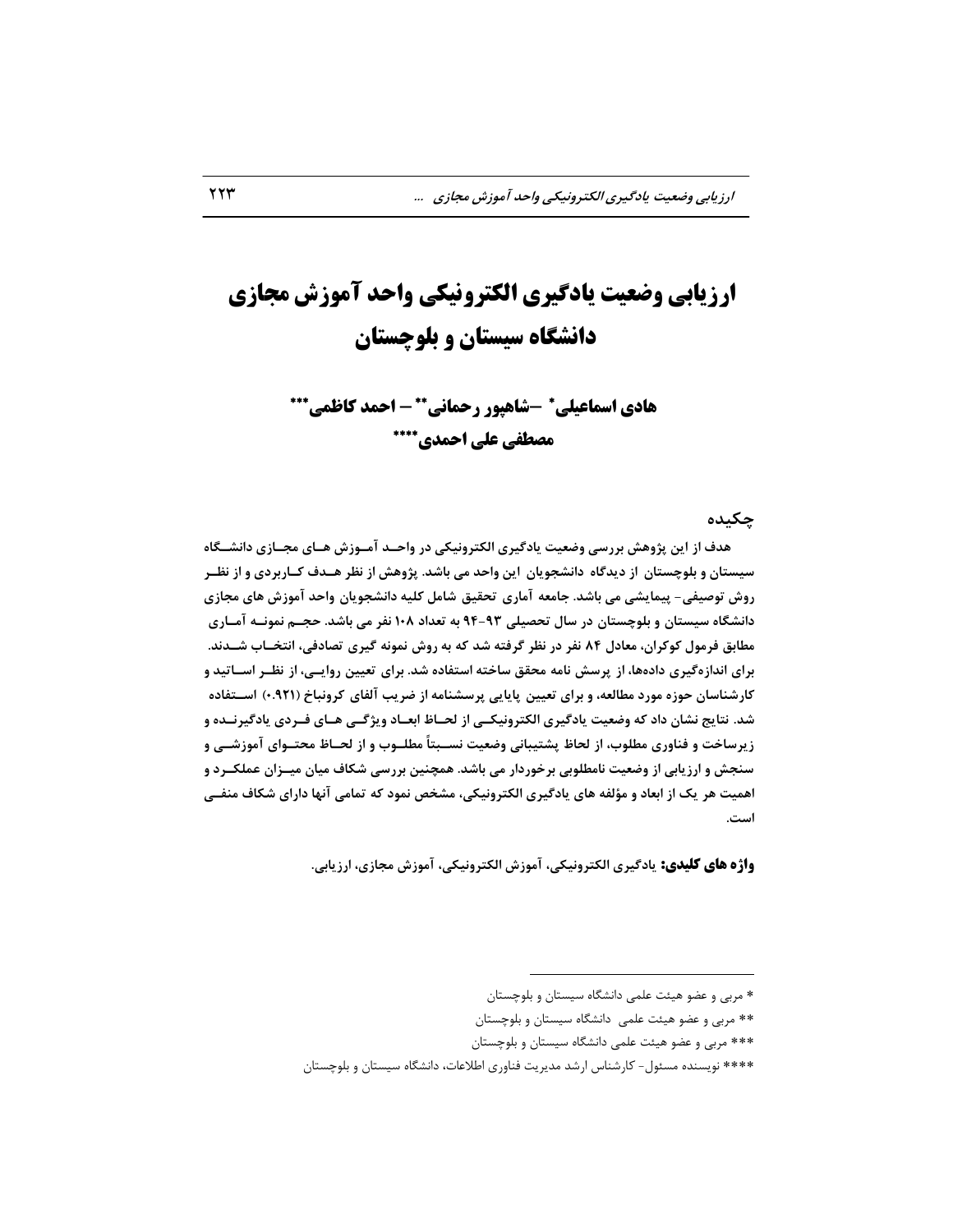#### **هقسهِ**

گسترش روز افزون فناوریهای اطلاعاتی و ارتباطی، سبب وقوع تغییرات گسترده و عمیق در همه جنبههای زندگی بشر شده است، نظامهای آموزشی از جمله نهادهایی هستند که به طور اساسی در مسیر این تغییرات قرار گرفته اند، بگونه ای که کیفیت و چگونگی آموزش و یادگیری متحول شده و با محور قرار گرفتن انسان به عنوان یادگیرنده فعال و کمرنگ شدن محدودیتهای ناشی از زمان و مکان، یادگیری الکترونیکی به عنوان پارادایمی جدید در این حوزه مطرح شده است. بدین ترتیب با توسعه فناوری اطلاعات از یک سو و وجود علاقمندان پرشمار برای ورود به آموزش عالی از سوی دیگر، اغلب دانشگا ها و مؤسسههای آموزشی به طراحی و راه اندازی دوره های یادگیری الکترونیکی روی آوردهاند.

هـولمز و گــاردنر ` (۲۰۰۶) يــادگيرى الكترونيكــى را، بهـره گيــرى از فنــاورى هــاى اطلاعاتی و ارتباطی مانند اینترنت و نظام های چند رسانه ای و فرا رسـانه ای بـرای بهبـود کیفیت یادگیری از طریق تسهیل دسترسی به منابع و خدمات آموزشی و فراهم کردن ساز و کارهایی چون تعامل و مشـارکت از راه دور اسـت. عطـاران (۱۳۸۵) در یـک تعریـف جـامع یادگیری الکترونیکی را شامل هرگونه یادگیری می دانـد کـه در آن از شـبکه بـرای انتقـال دانش، تعامل و تسهیل یادگیری استفاده می شود. این نوع یادگیری یادگیری توزیـع شده، یادگیری از راه دور (بجز آموزش مکاتبـهای) و آمـوزش مبتنـی بـر رایانـه در شـبکه و آموزش مبتنی بر شبکه است. این آموزش همزمان یا ناهمزمان است و می ِ تواند با راهنمایی معلم و با رایانه و یا ترکیبی از هر دو باشد.

در آموزش عالی ایران در یک دهه اخیر با توجه به چالش هایی از قبیل: تقاضای روزافزون برای آموزش عالی و عدم کفایت بودجه، کمبود هیئت علمی تمام وقت، نیاز به حذف محدودیتهای جغرافیایی و بهرهگیری از فناوری اطلاعات و ارتباطات در نظام آموزشی، یادگیری الکترونیکی مورد توجه جدی قرار گرفته است. به عبارتی باید گفت که اغلب دانشگاههای بزرگ دولتی در ایران، مرکز یادگیری الکترونیکی را درون مجموعه خود دایر کرده اند به گونهای که روند رشد کمی دانشجویان در دورههای الکترونیکی در سالهای اخیر افزایش چشمگیری داشته است. همگام با توسعه یادگیری الکترونیکی در سطح دانشگاهها و مؤسسات آموزش عالی، موضوع ارزیابی برنامههای یادگیری الکترونیکی و سنجش میزان موفقیت این سیستمها اهمیت یافته است، تا مشخص شود که تا چه اندازه

 $\overline{a}$ 

1- Holmes & Gardner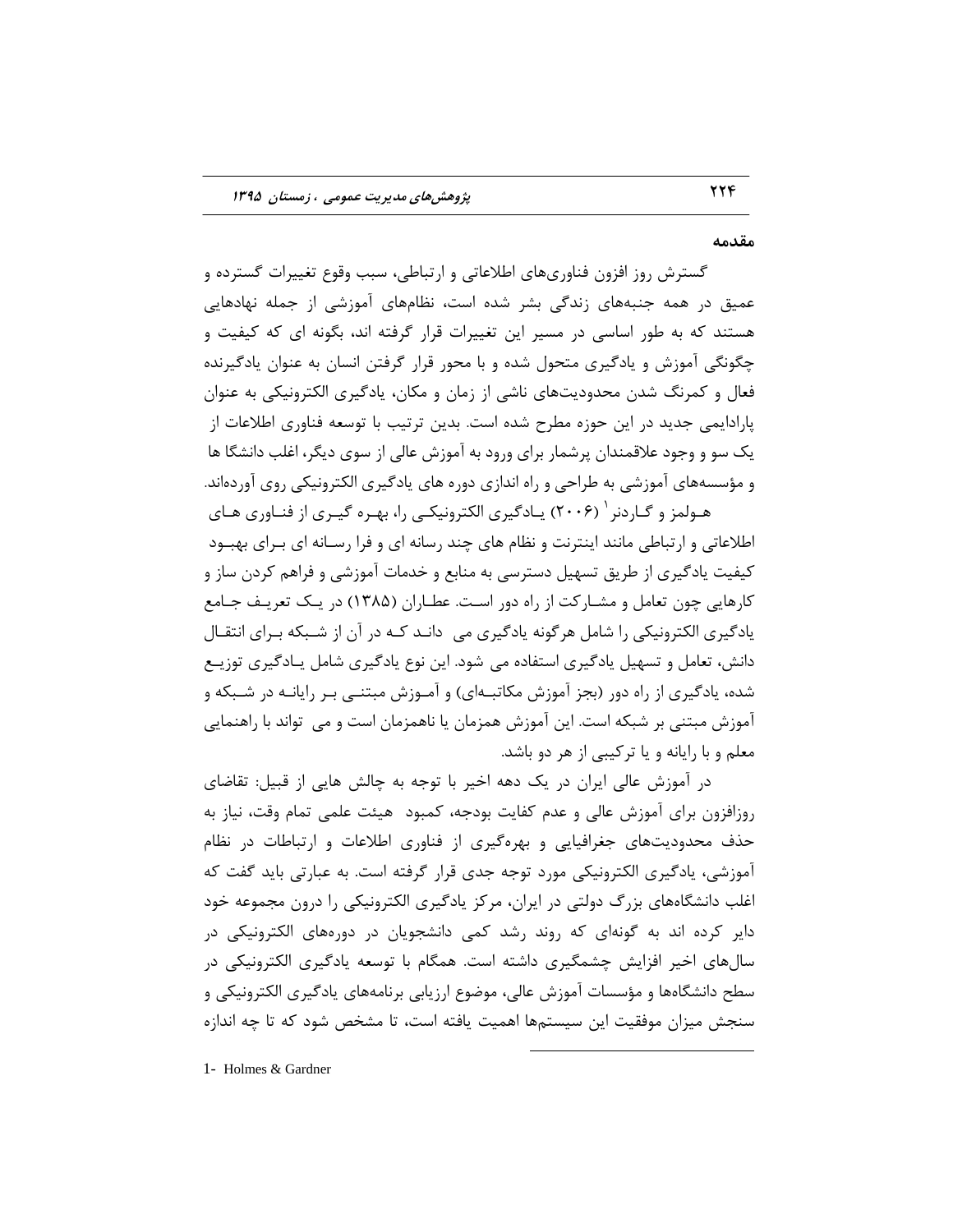**اضظیابی ٍضعیت یازگیطی الکتطًٍیکی ٍاحس آهَظش هجاظی ...** 225

در پیاده سازی و اجرای دورههای یادگیری الکترونیکی موفق بودهاند. با توجه به اینکه ساختار یادگیری الکترونیکی پیچیده بوده و از مؤلفه های گوناگونی تشکیل شده، لازم است برای ارزیابی یک دوره یادگیری الکترونیکی تمام این مؤلفه ها بررسی شوند، بنابراین ضروری است با انجام مطالعه ای جامع، شاخص های اصلی و عملی ارزشیابی یادگیری الکترونیکی شناسایی و معرفی گردند تا با استفاده از آنها به طراحی و تدوین چارچوب و ابزارهایی مناسب برای ارزشیابی یادگیری الکترونیکی در ایران پرداخته شود. اناری نژاد و همکاران (۱۳۸۹) معتقدند که برای سنجش میزان موفقیت یک محیط یادگیری الکترونیکی، لازم است عوامل اصلی و کلیدی مؤثر در انجام موفقیت آمیز برنامههای یادگیری الکترونیکی شامل عناصر و ابعاد زیربنایی آن شناسایی گردد.

لذا این پژوهش سعی دارد با استفاده از معیارهایی که از طریـق بررسـی مـدل هـای موجود و فهرست وارسی هـای ارزیـابی یـادگیری الکترونیکـی در دانشـگاه هـای مختلـف و همچنین مشورت با اساتید و نخبگان این حوزه، بدست می آید، به بررسی وضعیت یادگیری الکترونیکی در واحد آموزش های مجازی دانشگاه سیستان و بلوچسـتان بـه عنـوان یکـی از دانشگاه هایی که در سال های اخیر به توسعه یادگیری الکترونیکـی از طریـق ایجـاد واحـد آموزش های الکترونیکی روی آورده، بپردازد تا از ایـن طریـق تصـویری روشـن از وضـعیت جاری یادگیری الکترونیکی در این واحد بدست آید و با ارائه نتایج حاصل از آن، گامی مؤثر در جهت برنامه ریزی برای بهبـود کیفیـت ایـن دوره هـا و همچنـین اتخـاذ سیاسـت هـا و راهکارهای مناسب در زمینه ارتقای سطح یادگیری الکترونیکی در آینده برداشته شود.

درک این که کدام عوامل در اثربخشی نظام یـادگیری الکترونیکـی از دیـد کـاربران میتواند، مهم تلقی شود، به این گونه مؤسسـات کمـک خواهـد کـرد، تـا خـط مشـی هـای مناسبی را برای سـرمایه گـذاری در عوامـل اثـربخش و طراحـی مجـدد بـا حـذف عوامـل غیراثربخش، اتخاذ کنند (یزدانی و همکاران، ۱۳۸۹). ارزیابی کارآمدی دوره هـای یــادگیری الکترونیکی از دیدگاه کاربران میتواند، روشی باشد، جهت پیش بینـی نتیجـه ایـن دوره هـا هم چنین، از این طریق می توان، به نقاط قوت و ضعف سامانه پی برد و با ارایه راهکارهـای راهبردی در جهت برطرف ساختن نقایص برآمد و مشکلات را بهبود بخشید.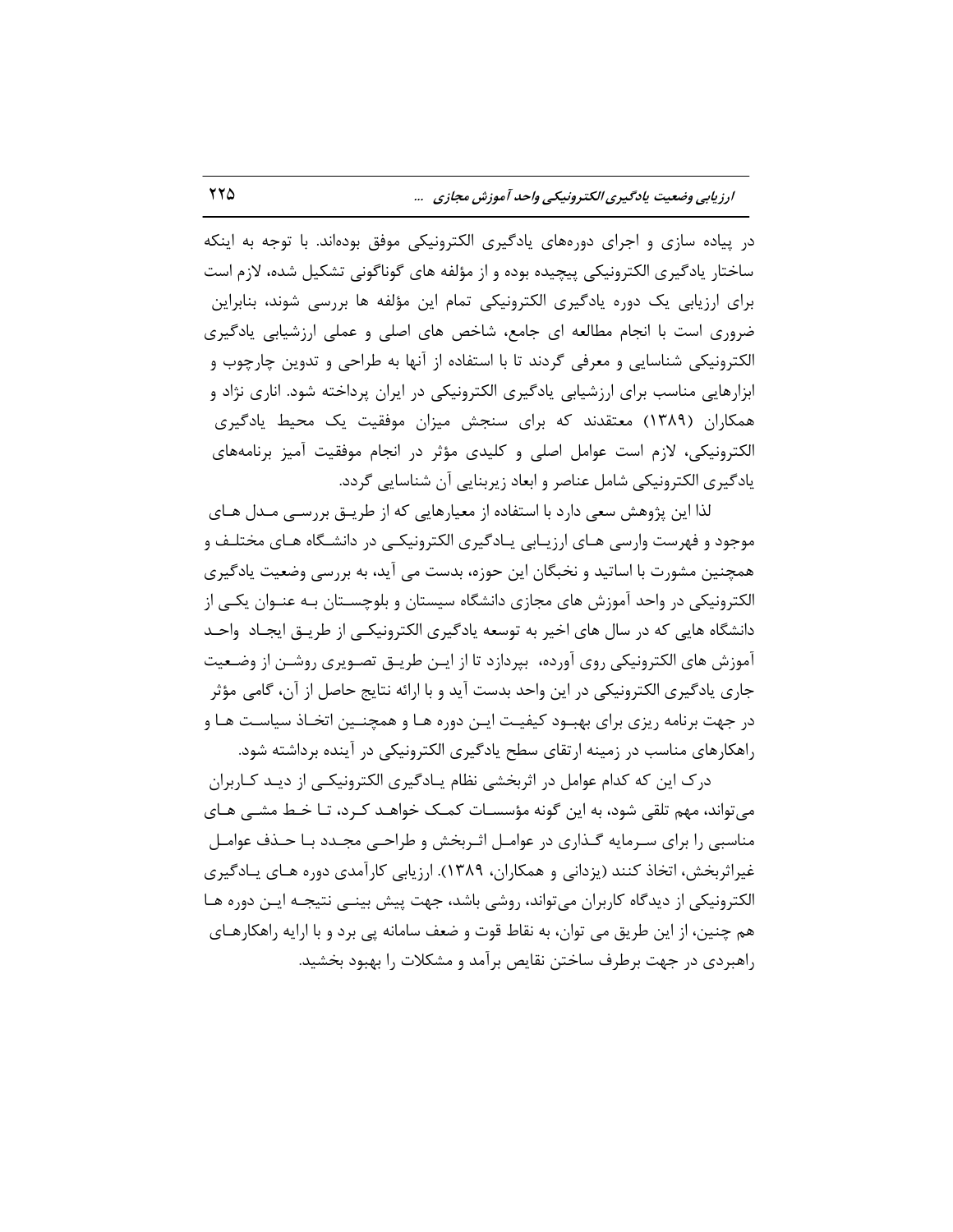# **پیطیٌِ تحقیق**

بطور کلی پژوهش های متعددی بـا موضـوع ارزیـابی یـادگیری الکترونیکـی صـورت پذیرفته است که هریک از آنها اهداف خاصی را دنبال نموده اند. در همین راستا به برخی از تحقیقاتی که در این زمینه انجام گردیده اشاره میشود:

یافته های حاصل از پژوهش قائدی(۱۳۸۴) با عنوان « ارزش یابی برنامه درسی آمـوزش مجازی رشته کامپیوتر در دانشگاه علم و صـنعت ایـران» بـدین صـورت بدسـت آمـده کـه: دانشجویان و آموزشیاران، نرم افزارهای آموزشی را در حد متوسط و بالاتر، شـیوه تعامـل در آموزش مجازی را ضعیف و هر دو گروه شیوه ارزیابی از دانشجویان در محیط مجـازی را در حد متوسط و بالاتر و پشتیبانی از دانشجویان را در حد ضعیف ارزیابی کردند.

سـلیم` (۲۰۰۷) در پژوهشـی بـا عنـوان عوامـل حیـاتی موفقیـت پـذیرش یـادگیری الکترونیکی جهت ارائه مدل، به بررسی چهار عامل ویژگی هـای دانشـجویان، ویژگـی هـای آموزشیاران، پشتیبانی و فناوری، در دانشگاه امارات متحده عربی پرداخت. نتایج پـژوهش او عوامل چهارگانه را در حد مطلوب ارزیابی کرد.

نتایج پژوهش ربیعی (۱۳۸۸) با عنــوان «بررســی اثربخشــی دوره آمــوزش مجــازی از دیدگاه استادان و دانشجویان دانشگاه فردوسی مشهد» حاکی از آن بود که از نظـر اســتادان در دوره آموزش مجازی برگزار شده، محتوا در حد مطلوب، فعالیت های یاددهی –یادگیری در حد متوسط، روش های ارزش یابی در حد مطلوب، و از نظر دانشجویان در دوره آمـوزش مجازی بر گزار شده، اثربخشی محتوای دوره آموزشی در حد مطلوب و روش های ارزش یابی درحد نامطلوب بوده است.

رستگارپور و گرجی زاده (۱۳۹۱) در پژوهشی تحت عنوان«ارزیابی کارآمدی دوره های یادگیری الکترونیکی دانشگاه تربیت مدرس از دیدگاه کاربران» به ارزیابی کارامدی یادگیری الکترونیکی دانشگاه فوق الذکر براساس هشت معیار: دسترسی، پشتیبانی، آزمون ها و پرسشها، تمرینها و تکالیف، منابع اطلاعاتی، محتوای الکترونیکی، واسط کاربر و ارائه درس پرداخت. براساس نتایج این پژوهش، کاربران سامانه پادگیری الکترونیکی به سامانه دسترسی مطلوب دارند، از پشتیبانی مناسب بهره مند می باشند، از آزمون و ارزشیابی مناسب بهره مند میباشند؛ از تمرین ها و تکالیف مناسب بهره مند نمیباشند، از منابع

 $\overline{a}$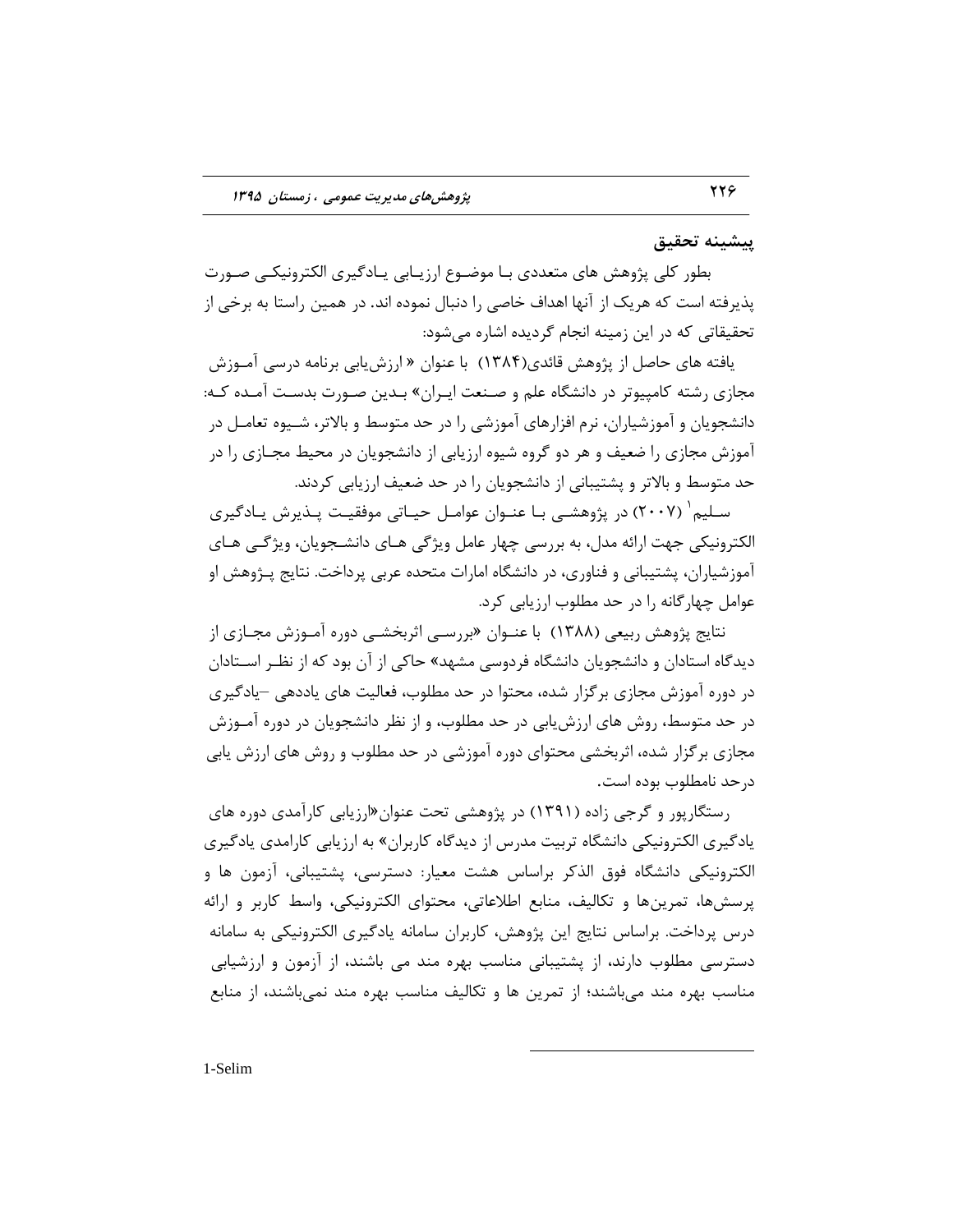مناسب بهرهمند می باشند، از محتوای الکترونیکی مناسب بهرهمند نمی باشند، از واسط کاربری مناسب بهره مند نمی باشند و از ارایه درس مناسب بهره مند می باشند.

جهانیان و اعتبار (۱۳۹۱) در پژوهشی با موضوع «ارزیابی وضعیت آمــوزش مجــازی در مراکز آموزش الکترونیکی دانشگاه های تهران از دیدگاه دانشجویان»، نشان دادند که شرکت کنندگان در دوره های آموزش مجازی این مراکز از دسترسی به امکانات مراکز آموزش های مجازی، یادگیری از طریق این روش و کاربرد روش آموزش مجازی، رضایت داشتند. هرچند که نگرش مثبتی به دوره های آموزشی مجازی نداشتند.

جوادی بورا و همکاران (۱۳۹۲) در پژوهشی به بررسی عوامل موثر بر کیفیت آمـوزش در دانشگاه پیام نور تهران پرداختند که نتایج آن نشان داد که کیفیت آموزشی در دانشـگاه پیام نور تهران در شاخص های برنامه درسی، حمایتهـای دانشـجویی و سـودمندی فنــاوری آموزش از راه دور در حد متوسط، ولی در شاخص های سنجش و ارزیابی و تعامل چندگانـه ضعیف و پایین تر از حد انتظار بوده است.

نورالهی و همکاران (۱۳۹۲) در تحقیقی با عنوان «ارزیابی دوره های آموزش الکترونیکی دانشکده مجازی علوم و حدیث با توجه به معیار های کیفیت در آمـوزش الکترونیکـی»، بـه این نتیجه رسیدند که کیفیت دوره های آمـوزش الکترونیکـی ایـن دانشـکده بـا توجـه بـه معیارهای (طراحی محتوای آموزشی، سـنجش و ارزشـیابی دانشـجویان، فنـاوری ، سیسـتم یشتیبانی) در سطح نسبتاً مطلوب قرار دارد.

اناری نژاد و محمدی (۱۳۹۳) در پژوهشی تحت عنوان «شاخص هـای عملـی ارزشـیابی آموزش الکترونیکی در مؤسسات آموزش عالی ایران» به ارزشیابی سازمانی و برنام ای آموزش الکترونیکی در سطح دانشگاه ها و مؤسسات آموزش عالی پرداختند، که نتایج ایـن پـژوهش نشان داد که دانشگاه ها در ابعاد: طراحی محیط ارائه، مدیریت، جنبه هـای آموزشــی و امــور سازمانی به ترتیب، وضعیت مناسب تـری دارنـد و در ابعـاد: خـدمات پشــتیبانی، ملاحظـات اخلاقی، فناوری و ارزشیابی، نسـبت بـه سـایر ابعـاد از وضـعیت چنـدان مناسـبی برخـوردار نىستند.

# هدل و سوال های پژوهش

این پژوهش با هدف بررسی وضعیت یـادگیری الکترونیکـی در واحـد آمـوزش هـای مجازی دانشگاه سیستان و بلوچستان از دیدگاه دانشجویان این واحد آموزشی انجام شد. بـر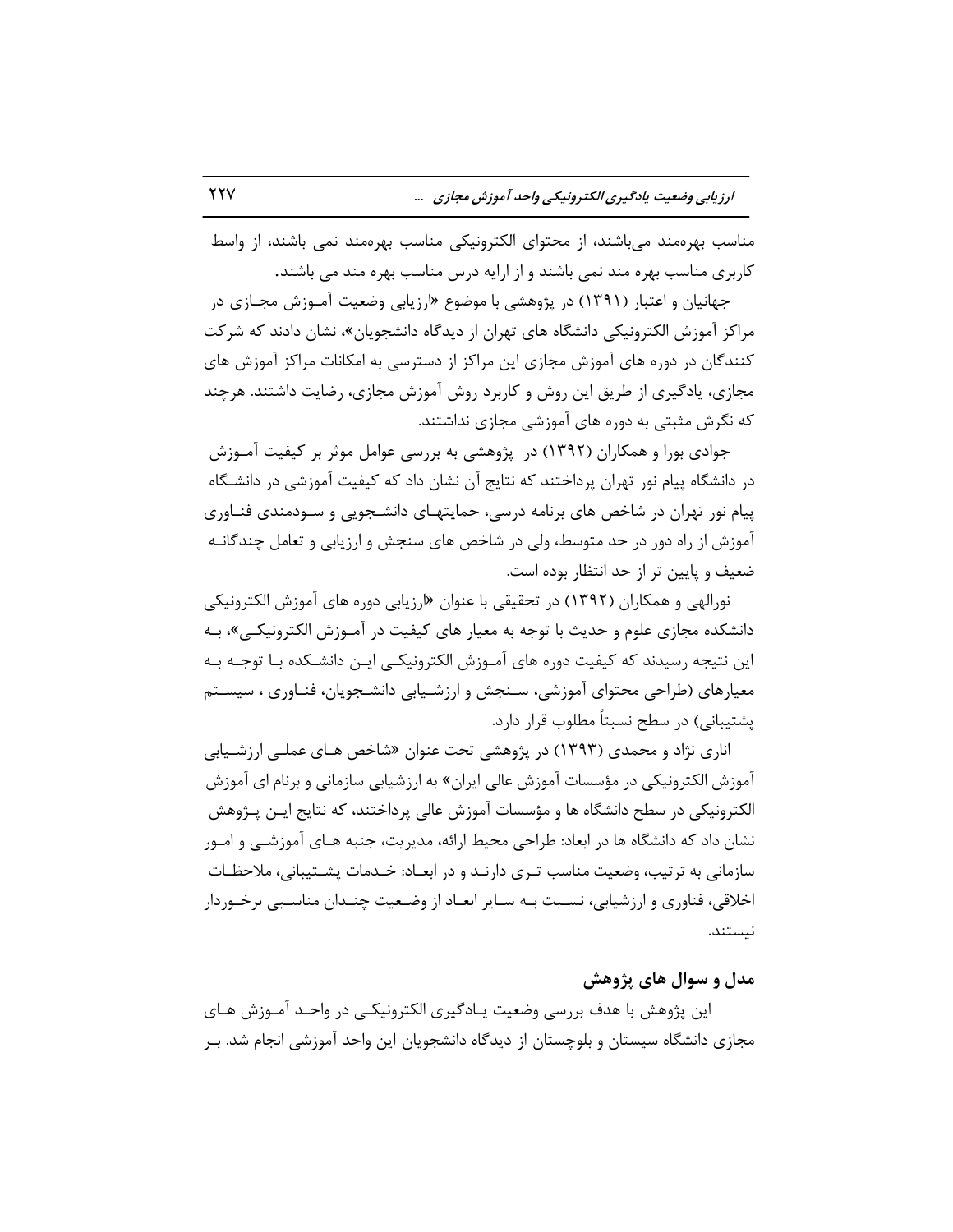این اساس، با مطالعه و بررسـی ادبیـات و پیشـینه موضـوع و پـس از مشـورت بـا اســاتید و نخبگان این حوزه، ۵ عامل ویژگی های فردی یادگیرنـده، محتـوای آموزشـی، زیرسـاخت و فنـاوری، پشتیبـانی، سنجش و ارزیابی و ٣٣ شاخص مرتبط بـا ایـن عوامـل بـرای ارزیـابی دورههای یادگیـری الکترونیکی در این واحد آموزشی در نظر گرفته شد. در جدول ۱ ابعاد و شاخصهای مدل پژوهش و منابعی که این ابعاد و شاخص ها از آن مأخذ شده، ذکر شدهاند.

| منبع                                                                                                                                            | شاخص                                                                       | بعد                                                                                         |
|-------------------------------------------------------------------------------------------------------------------------------------------------|----------------------------------------------------------------------------|---------------------------------------------------------------------------------------------|
| الهی و همکاران (۱۳۹۰)، جهانیان و اعتبار (۱۳۹۱)،<br>یعقوبی و همکاران (۱۳۸۷)،<br>(Ozkan & Koseler, 2009)<br>(Selim, 2007)<br>(Soong et al., 2001) | نگرش یادگیرنده نسبت به یادگیری الکترونیکی                                  | ویژگی های فردی یادگیرنده                                                                    |
| (Soong et al., 2001)<br>(Sun et al., 2008)                                                                                                      | توانمندی یادگیرنده در استفاده از رایانه                                    | الهی و همکاران (۱۳۹۰)                                                                       |
| جهانیان و اعتبار (۱۳۹۱)<br>یعقوبی و همکاران (۱۳۸۷)<br>(Selim, 2007). (Sun et al., 2008)                                                         | سطح انگیزه یادگیرنده برای یادگیری به این روش                               | (Selim, 2007)<br>(Benigno & Trentin, 2000)<br>(Sun et al., 2008)<br>(Ozkan & Koseler, 2009) |
| فرج الهي و همكاران (٢٠١٣)<br>(Benigno & Trentin, 2000)<br>(Seok & Meyen, 2006)<br>(Sims, 2001)                                                  | سطح تعامل با استاد و دانشجویان                                             |                                                                                             |
| (Wang et al., 2007)                                                                                                                             | تناسب محتواي درس با شيوه آموزش الكترونيكي                                  |                                                                                             |
| الهی و همکاران (۱۳۹۰)<br>(Shee & Wang, 2008)                                                                                                    | بروز بودن مطالب                                                            |                                                                                             |
| (Ozkan & Koseler, 2009)<br>(Wang et al., 2007)<br>(Delone & Mclean, 2003)                                                                       | جامع بودن مطالب                                                            | محتواي آموزشي                                                                               |
| رستگارپور و گرجی زاده (۱۳۹۱)<br>نورالهی و همکاران(۱۳۹۲)                                                                                         | میزان تعامل در مقایسه با دوره های سنتی                                     | الهی و همکاران(۱۳۹۰)<br>(Ozkan & Koseler, 2009)                                             |
| رستگاریور و گرجی زاده (۱۳۹۲)                                                                                                                    | استفاده از پویانمایی و امکانات چندرسانه ای برای بهینه<br>سازى انتقال مطالب | (Sims, 2001)<br>(Benigno & Trentin, 2000)                                                   |
| رستگاریور و گرجی زاده (۱۳۹۱)<br>نورالهی و همکاران (۱۳۹۲)                                                                                        | هماهنگی متناسب بین صوت، تصویر و متن در محتوا                               | (Papp, 2000)                                                                                |
| محقق ساخته                                                                                                                                      | رعايت حق مالكيت محتوا و اطلاعات ارائه شده                                  |                                                                                             |
| فرج الهي و همكاران(١٣٩٠)                                                                                                                        | استاندارد بودن محتواى الكترونيكي                                           |                                                                                             |
| الهی و همکاران (۱۳۹۰)<br>(Shee & Wang, $2008$ )                                                                                                 | سهولت استفاده از سامانه آموزشی                                             | زيرساخت و فناوري                                                                            |
| نورالهی و همکاران (۱۳۹۲)                                                                                                                        | سرعت دسترسی به سامانه                                                      |                                                                                             |

جدول۱: ابعاد و شاخص های مدل پژوهش با ذکر منبع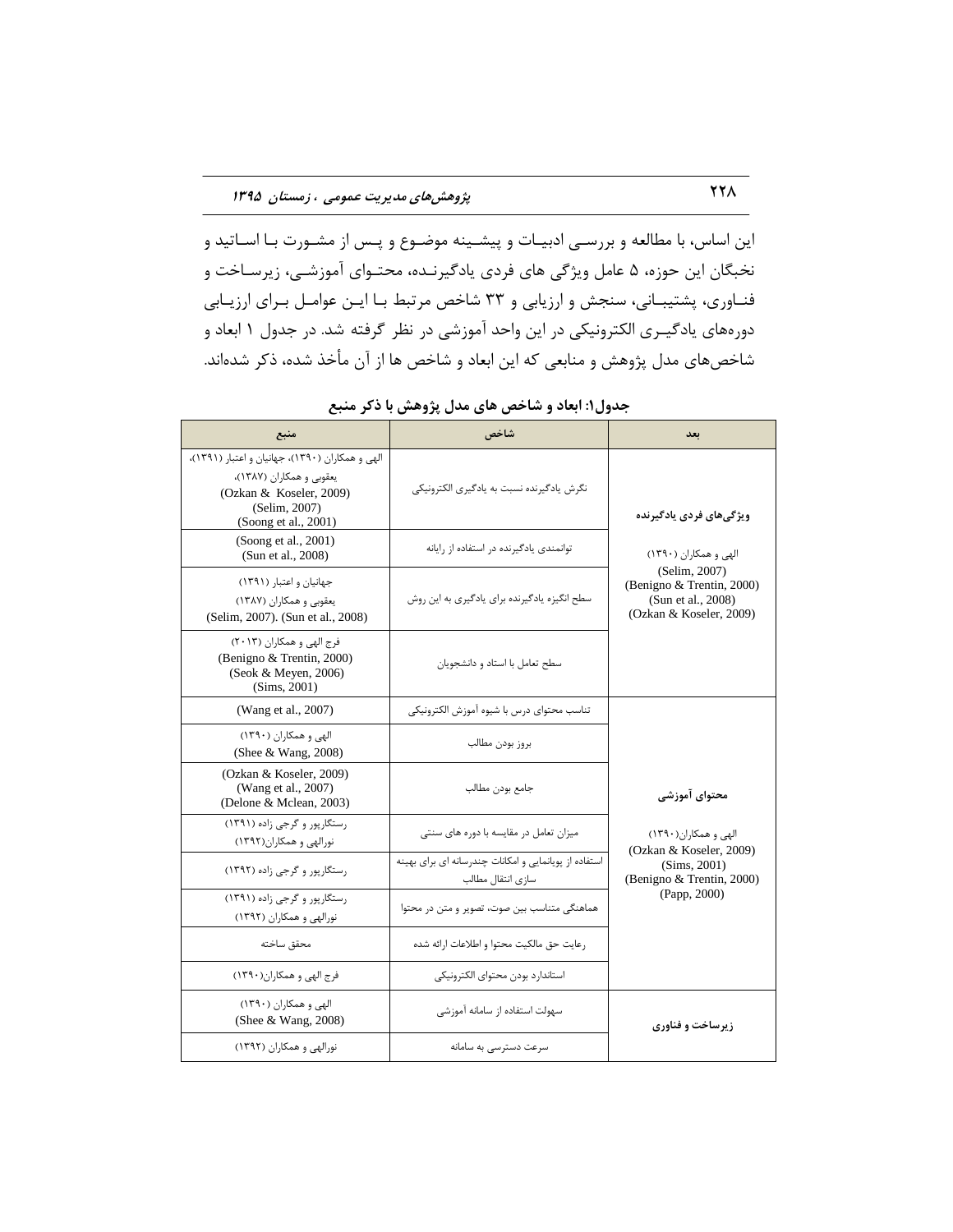**اضظیابی ٍضعیت یازگیطی الکتطًٍیکی ٍاحس آهَظش هجاظی ...** 229

| الهی و همکاران (۱۳۹۰)<br>(Selim, 2007)<br>(Govindasamy, 2002)                          | سرعت اینترنت و یهنای باند                                                                           | میلادی و ملک محمدی (۱۳۸۹) سونگ و<br>همکاران (۲۰۰۱)<br>فرج الهي و همكاران (٢٠١٣) |
|----------------------------------------------------------------------------------------|-----------------------------------------------------------------------------------------------------|---------------------------------------------------------------------------------|
| (Shee & Wang, 2008)                                                                    | میزان شخصی سازی سامانه آموزشی                                                                       | (Selim, 2007)<br>(Soong et al., 2001)                                           |
| الهی و همکاران (۱۳۹۰)                                                                  | امنيت سيستم                                                                                         | (Sun et al., 2008)<br>(Benigno & Trentin, 2000)                                 |
| کامکار و همکاران (۱۳۹۳)                                                                | میزان جذابیت و زیبایی محیط سامانه                                                                   | (Frimpon, 2012)<br>(Frydenberg, 2002)<br>(Khan, 2005)                           |
| نورالهی و همکاران (۱۳۹۲)                                                               | میزان تعاملی بودن سیستم                                                                             |                                                                                 |
| رستگاریور و گرجی زاده (۱۳۹۱)                                                           | طراحى ساختار متناسب با نياز كاربران مختلف                                                           |                                                                                 |
| رستگارپور و گرجی زاده(۱۳۹۱<br>نورالهی و همکاران(۱۳۹۲)                                  | پشتیبانی فنی کاربران برای حل مشکلات فنی                                                             |                                                                                 |
| رستگارپور و گرجی زاده(۱۳۹۱)                                                            | ارائه راهنما در بخش های مختلف سامانه برای استفاده<br>بهتر                                           |                                                                                 |
| (Bhuasiri et al., 2012)<br>(Sun et al., 2008)                                          | سرعت و کیفیت پاسخگویی استاد                                                                         | پشتيبانى<br>رستگاریور و گرجی زاده (۱۳۹۱)                                        |
| رستگاریور و گرجی زاده(۱۳۹۱)                                                            | .<br>زمانبندی مناسب ارائه محتوا و موارد درسی، تکالیف و<br>آزمون ها                                  | نورالهی و همکاران (۱۳۹۲)<br>میلادی و ملک محمدی (۱۳۸۹)                           |
| رستگارپور و گرجی زاده(۱۳۹۱)<br>نورالهی و همکاران(۱۳۹۲)                                 | اطلاع رسانی از طریق ابزارهایی چون تابلو اعلانات و<br>ايميل ______                                   | فرج الهي و همكاران (٢٠١٣)<br>(Selim, 2007)                                      |
| فرج الهي و همكاران (٢٠١٣)<br>رستگارپور و گرجی زاده (۱۳۹۱)<br>فرج الهي و همكاران (١٣٩٠) | قابلیت دسترسی به پایگاه مقالات و سایر منابع برخط                                                    | (Ozkan & Koseler, 2009)<br>(Delone & Mclean, 2003)<br>(Benigno & Trentin, 2000) |
| (Benigno & Trentin, 2000)                                                              | حمایت مالی دوره های یادگیری الکترونیکی                                                              |                                                                                 |
| اناری نژاد و محمدی (۱۳۹۳)<br>نورالهی و همکاران (۱۳۹۲)<br>(Frydenberg, 2002)            | حمایت قانونی و دستورالعمل های اداری                                                                 |                                                                                 |
| محقق ساخته                                                                             | وجود سیستم ارزیابی برخط                                                                             |                                                                                 |
| خان(۲۰۰۵)، قائدی(۱۳۸۴)،<br>رستگارپور و گرجی زاده(۱۳۹۱).                                | بررسی مستمر فعالیت دانشجویان و پشتیبانی از آن ها<br>متناسب با سطح يادگيري (ارزيابي عملكرد فراگيران) | سنجش و ارزیابی<br>رستگارپور و گرجی زاده (۱۳۹۱)                                  |
| رستگارپور و گرجی زاده(١٣٩١)                                                            | وجود خودآزمون های مختلف برای هر بخش درس<br>منطبق با اهداف درس                                       | نورالهی و همکاران (١٣٩٢)                                                        |
| رستگارپور و گرجی زاده(١٣٩١)                                                            | طراحي بازخوردهاي مناسب براي آزمون ها بطوريكه<br>کاربر به نقاط ضعف خود پی ببرد                       | جوادي بورا و همكاران (١٣٩٢)<br>(Khan, 2005)<br>(Chao et al., 2006)              |
| محقق ساخته                                                                             | امکان برگزاری امتحان از راه دور                                                                     | (Seok & Meyen, 2006)<br>(Govindasamy, 2002)<br>(Sims, 2001)                     |

با توجه به هدف اصلی پژوهش و مدل پژوهش، سؤالات پژوهش به شرح زیر می باشد: وضعیت یادگیری الکترونیکی واحد آموزش های مجازی دانشگاه سیسـتان و بلوچسـتان از لحاظ بعد ویژگی های فردی یادگیرنده، چگونه است؟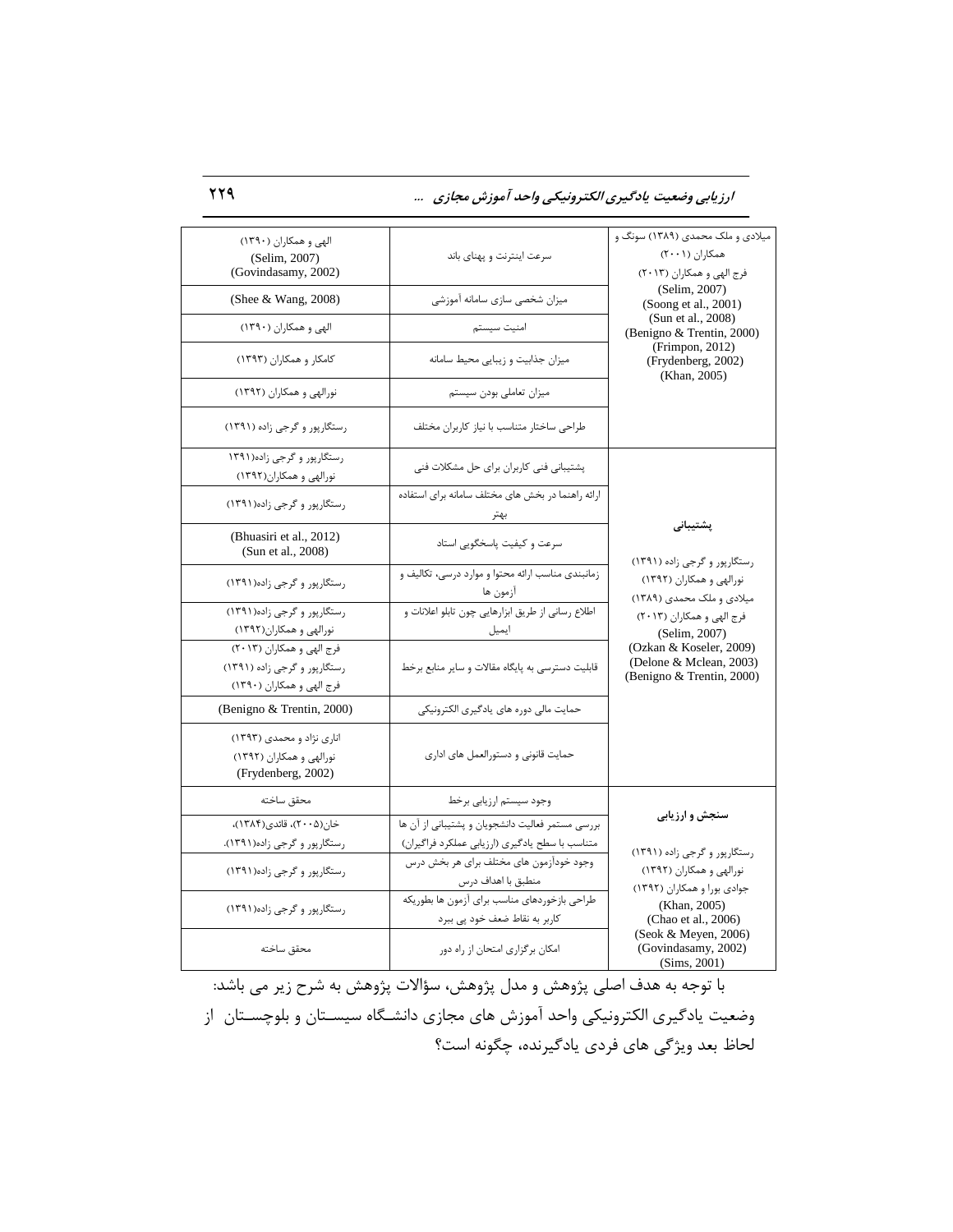وضعیت یادگیری الکترونیکی واحد آموزش های مجازی دانشـگاه سیسـتان و بلوچسـتان ِ از لحاظ بعد محتوای آموزشی، چگونه است؟ وضعیت یادگیری الکترونیکی واحد آموزش های مجازی دانشگاه سیسـتان و بلوچسـتان از لحاظ بعد زیرساخت و فناوری، چگونه است؟ وضعیت یادگیری الکترونیکی واحد آموزش های مجازی دانشـگاه سیسـتان و بلوچسـتان از لحاظ بعد پشتیبانی، چگونه است؟ وضعیت یادگیری الکترونیکی واحد آموزش های مجازی دانشـگاه سیسـتان و بلوچسـتان از لحاظ بعد سنجش و ارزیابی، چگونه است؟ آیا بین میزان عملکرد و میزان اهمیت شاخص های یادگیری الکترونیکی در واحـد آمـوزش های مجازی دانشگاه سیستان و بلوچستان شکاف معناداری وجود دارد؟

#### **ضٍش پژٍّص**

این پژوهش از نظر هدف کاربردی است و از نظر روش، توصیفی- پیمایشی است. جامعه آماری تحقیق شامل کلیه دانشجویان واحد آموزش های مجازی دانشگاه سیستان و بلوچستان در سال تحصیلی ۹۳-۹۴ به تعداد ۱۰۸ نفر می باشد که همگی در مقطع کارشناسی ارشد مشغول به تحصیل می باشند. حجم نمونه آماری مطابق فرمول کوکران، معادل ۸۴ نفر می باشد که به روش نمونه گیری تصادفی، انتخاب شدند. ابزار اندازه گیری داده ها، پرسش نامه محققساخته شامل پنج مولفه (ویژگی های فردی یادگیرنده، محتوای آموزشی، زیرساخت و فناوری، پشتیبانی، سنجش و ارزیابی) و ۳۳ شاخص می باشد که وضعیت یادگیری الکترونیکی را براساس ٣٣ شاخص روی یک مقیاس پنج درجه ای لیکرت (خیلی زیاد، زیاد، متوسط، کم، خیلی کم)، از نظر دانشجویان می سنجد. در پرسشنامه علاوه بر نظر پاسخ دهندگان در رابطه با میزان عملکرد مؤلفه ها و شاخص ها، میزان اهمیت این مؤلفهها و شاخص ها در دوره های یادگیری الکترونیکی از نظر پاسخ دهندگان، اخذ شد. برای تعیین روایی، پرسش نامه توسط تعدادی از اساتید و کارشناسان حوزه مورد مطالعه، مورد بررسی قرار گرفت. برای محاسبه پایایی پرسشنامه از روش آلفای کرونباخ استفاده شده و با استفاده از نرم افزار SPSS مقدار ضریب آلفای پرسش نامه برای سوالات میزان عملکرد ۰.۹۳۱ و برای سوالات میزان اهمیت ۰.۹۲۱ می باشد که ضرایب مناسبی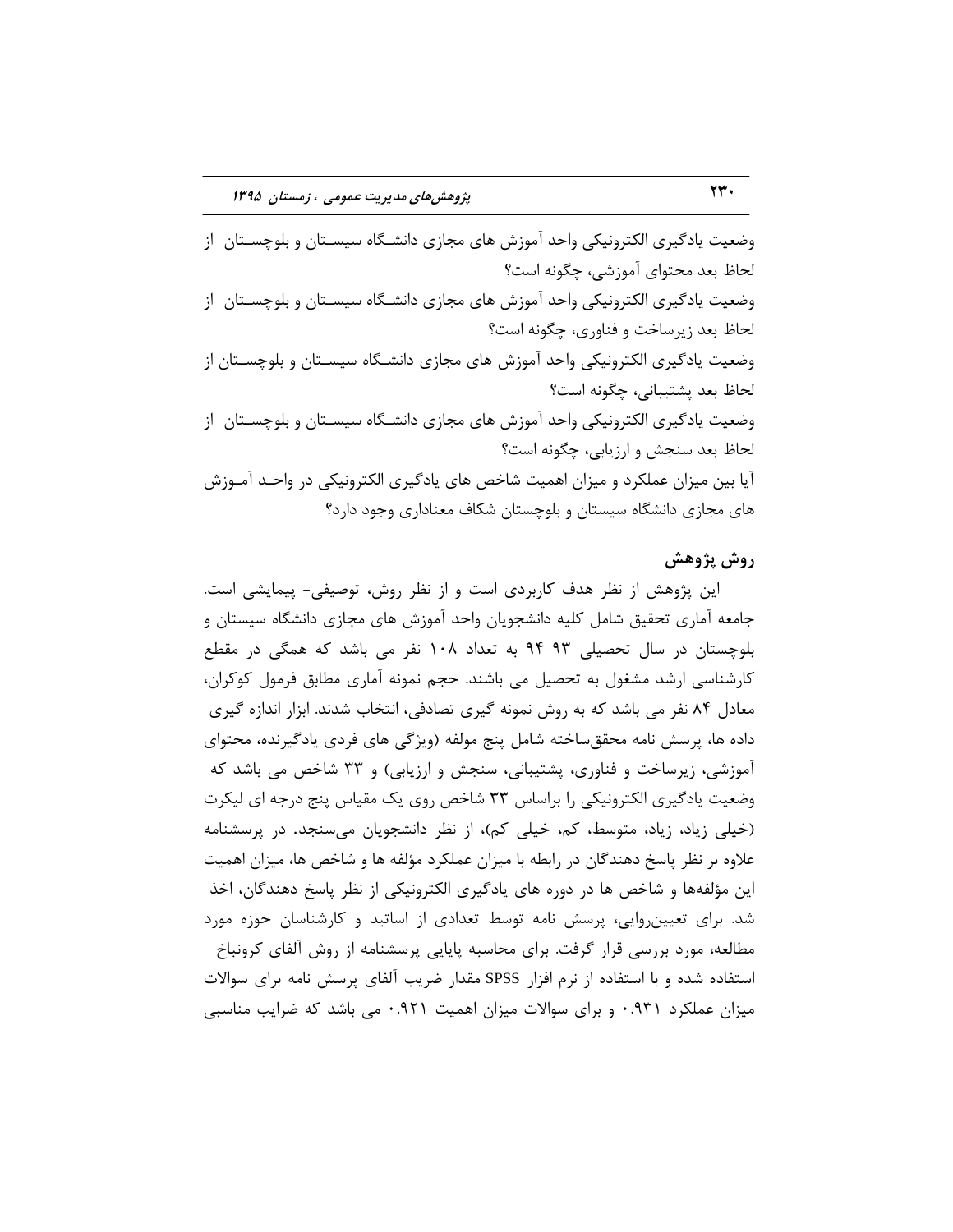**اضظیابی ٍضعیت یازگیطی الکتطًٍیکی ٍاحس آهَظش هجاظی ...** 231

برای پایایی پرسشنامه میباشند. برای جمع آوری دادهها، پرسشنامه از طریق پست الکترونیکی برای دانشجویان ارسال گردید.

| سنجش و<br>ارزيابى       | پشتیبانی | <b>زیرساخت و</b><br>فناوري           | محتواي<br>آموزشی | ویژگی های فردی<br>يادگيرنده |                                      |
|-------------------------|----------|--------------------------------------|------------------|-----------------------------|--------------------------------------|
| $. \lambda \rightarrow$ | PAY.     | .151                                 | .199             | YY                          | سوالات ميزان آلفاي كرونباخ<br>عملک د |
| $\cdot y \cdot q$       | ۰.۸۶۷    | $\cdot$ . $\vee$ $\cdot$ $\triangle$ | .987             | .194                        | سوالات ميزان آلفاي كرونباخ<br>اهميت  |

جدول۲: برآورد آلفای کرونباخ برای ابعاد پنج گانه یادگیری الکترونیکی

برای تجزیه و تحلیل داده های جمع آوری شده، ابتدا آمـار توصـیفی کـه بـه بررسـی متغیرهای جمعیت شناختی تحقیـق شـامل جنسـیت، سـن و تجربـه اسـتفاده از سیسـتم یادگیری الکترونیکی، می پردازد مورد بررسی قرار می گیرد. سپس آمار تحلیلی این تحقیق مورد بررسی قرار می گیرد. آمار تحلیلی این تحقیق شامل دو بخش می باشد، که در بخش اول به بررسی وضعیت عملکرد پرداخته می شود، بدین منظور، داده های مربوط بـه میـزان عملکرد مولفه های یادگیری الکترونیکی در دانشـگاه بـا اسـتفاده از آزمـون $\rm T$  در نـرم افـزار SPSS مورد تجزیه و تحلیل قرار می گیرند. در بخش دوم کـه شـامل تحلیـل شـکاف مـی باشد، با توجه به داده های مربوط به میزان اهمیت هریک از مولفه هـا، میـزان شـکاف بـین عملکرد و اهمیت هریک از ابعاد و مولفه ها مورد تجزیه و تحلیل قرار خواهد گرفت .

تجزیه و تحلیل داده ها **-1بطضسی ٍضعیت عولکطز زٍضُ یازگیطی الکتطًٍیکی ٍاحس آهَظش هجاظی سؤال اول:** به منظور پاسخ به سؤال اول پژوهش که « وضعیت پادگیری الکترونیکـی واحـد آموزشهـای مجـازی دانشـگاه سیسـتان و بلوچسـتان از لحـاظ بعـد ویژگـی هـای فـردی یادگیرنده، چگونه است؟» از آزمون $\rm{T}$  تک نمونهای استفاده شده است که نتایج آن در جدول ۴ آمده است.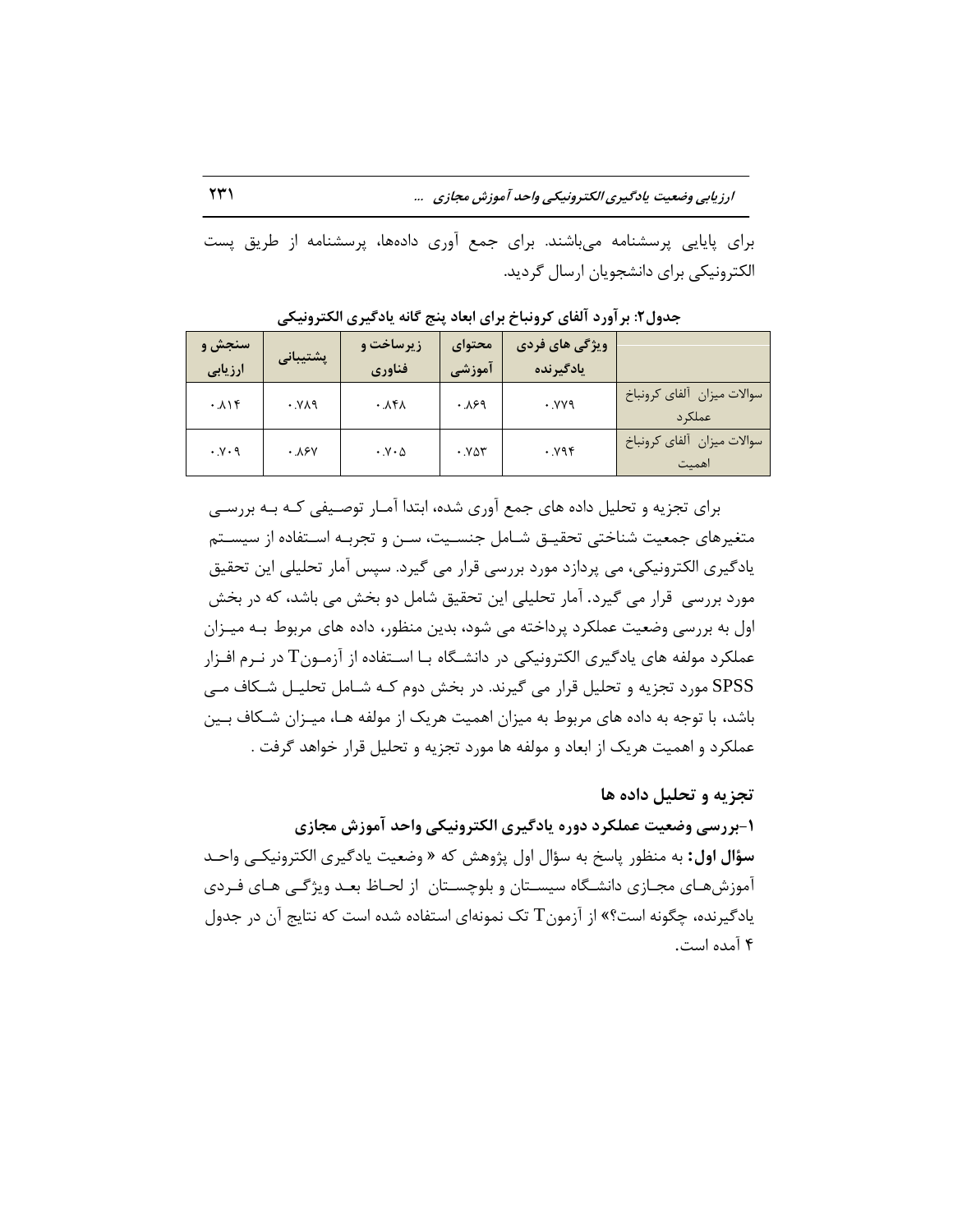| اسطح معنی داری             | آماره آزمون | انحراف استاندارد | ميانگين | ىعد                      |
|----------------------------|-------------|------------------|---------|--------------------------|
| $\cdot \cdot \cdot \wedge$ | Y.55        | .05.77           | ٣.۴٢٥۶  | ویژگی های فردی یادگیرنده |

جدول ۴: آزمون تی تک نمونه ای بعد ویژگی های فردی یادگیرنده

نتایج مندرج در جدول نشان می دهد که میانگین پاسخ های گروه نمونه(۳.۴۲۵۶)، از میانگین مورد انتظار (عدد۳) بزرگ تر است و همچنین با توجه به مقدار t مشـاهده شـده و سطح معنی داری  $\alpha \leq \cdots \geq \alpha$  می توان نتیجه گرفت کـه تفـاوت میـانگین مشـاهده شـده بـا میانگین مورد انتظار معنادار بوده است. به عبارت دیگر، وضعیت یادگیری الکترونیکی واحـد آموزشهای مجازی دانشگاه سیستان و بلوچستان ِ از لحاظ بعد ویژگیهای فردی یادگیرنده، مطلوب می باشد.

**سؤال دوم**: به منظور پاسخ به سؤال دوم پژوهش که « وضعیت یادگیری الکترونیکـی واحـد آموزشهای مجازی دانشگاه سیستان و بلوچستان از لحاظ بعـد محتـوای آموزشــی، چگونــه است؟» از آزمون T تک نمونه ای استفاده شده است کـه در جـدول ۵ بـه آن پرداختـه مـی شود.

| سطح معنى<br>داری | آماره آزمون            | انحراف<br>استاندار د | ميانگين | ىعد           |
|------------------|------------------------|----------------------|---------|---------------|
| .570             | $-\cdot \lambda \cdot$ | ۰.۶۶۳۸۴              | Y.9fY   | محتواي أموزشي |

جدول ۵: آزمون تی تک نمونه ای بعد محتوای آموزشی

نتایج مندرج در جدول نشان می دهد که میانگین پاسخ هـای گـروه نمونـه(۲.۹۴۲۰)، از میانگین مورد انتظار (عدد۳) کوچکتر است و همچنین با توجه به مقـدار t مشـاهده شـده و سطح معنی داری 0.05 ≥ α می توان نتیجه گرفت که، وضعیت یادگیری الکترونیکی واحـد آموزش های مجازی دانشگاه سیستان و بلوچستان از لحاظ بعد محتوای آموزشی، نــامطلوب مے باشد.

**سؤال سوم:** به منظور پاسخ به سؤال سوم پژوهش که « وضعیت یادگیری الکترونیکی واحد آموزش های مجازی دانشگاه سیستان و بلوچستان ِ از لحاظ بعد زیرساخت و فناوری، چگونه است؟» از آزمون T تک نمونه ای استفاده شده است که در جدول ۶ به آن پرداخته می شود.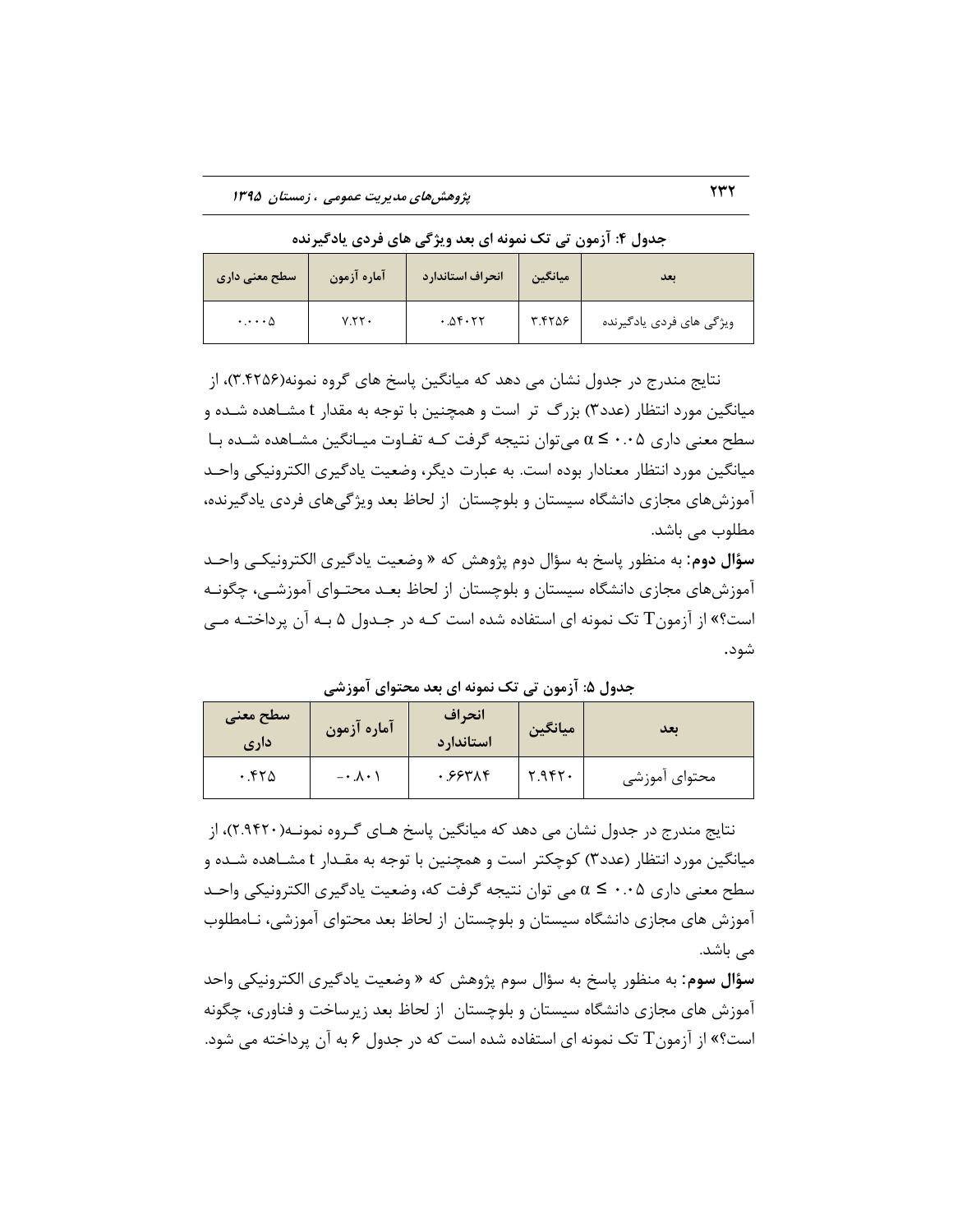| سطح معنی داری   | آماره آزمون             | انحراف استاندارد | ميانگين        | ىعد              |
|-----------------|-------------------------|------------------|----------------|------------------|
| $\cdots \wedge$ | $\Delta \cdot \Delta$ 9 | .54.1V           | $T.Tf\wedge T$ | زيرساخت و فناوري |

جدول ۶: آزمون تی تک نمونه ای بعد زیرساخت و فناوری

نتایج مندرج در جدول نشان می دهد که میانگین پاسخ های گروه نمونه(۳.۴۸۲)، از میانگین مورد انتظار (عدد۳) بزرگتر است و همچنین با توجه بـه مقـدار t مشـاهده شـده و سطح معنی داری  $\alpha < \cdot \cdot$  می توان نتیجه گرفت که تفـاوت میـانگین مشـاهده شـده بـا میانگین مورد انتظار معنادار بوده است. به عبارت دیگر، وضعیت یادگیری الکترونیکی واحـد آموزش های مجازی دانشگاه سیسـتان و بلوچسـتان از لحـاظ بعـد زیرسـاخت و فنـاوری، مطلوب می باشد.

**سؤال چهارم**: به منظور پاسخ به سؤال چهارم پژوهش که « وضعیت یـادگیری الکترونیکـی واحد آموزش های مجازی دانشگاه سیستان و بلوچسـتان از لحـاظ بعـد پشـتیبانی، چگونـه است؟» از آزمون T تک نمونه ای استفاده شده است که در جـدول ۷ بـه آن پرداختـه مـی شود.

جدول ٧.آزمون تی تک نمونه ای بعد پشتیبانی

| سطح معنی داری         | آماره آزمون | انحراف استاندارد | ميانگين         | ىعد                                     |
|-----------------------|-------------|------------------|-----------------|-----------------------------------------|
| $\cdot \Lambda \cdot$ | ۱.۷۷۵       | .0051            | $T_1 \cdot Y_1$ | $\rightarrow$ $\rightarrow$<br>پشىيباىي |

نتایج مندرج در جدول نشان می دهد که میانگین پاسخ هـای گـروه نمونـه(۳.۱۰۷۱)، از میانگین مورد انتظار (عدد۳) بزرگتر است اما با توجه بـه اینکـه سـطح معنـی داری آزمـون بزر گتر از ۰.۰۵ می باشد(۰۰۵–:۵٪). می توان گفت که، وضعیت یادگیری الکترونیکی واحـد آموزش های مجازی دانشگاه سیستان و بلوچستان از لحاظ بعـد پشـتیبانی، نسـبتاً مطلـوب مے باشد.

**سؤال پنجم**: به منظور پاسخ به سؤال پنجم پژوهش کـه « وضـعیت یـادگیری الکترونیکـی واحد آموزش های مجازی دانشگاه سیستان و بلوچستان از لحـاظ بعـد سـنجش و ارزیـابی، چگونه است؟» از آزمون T تک نمونه ای استفاده شده است که در جدول ۸ به آن پرداختـه مے شود.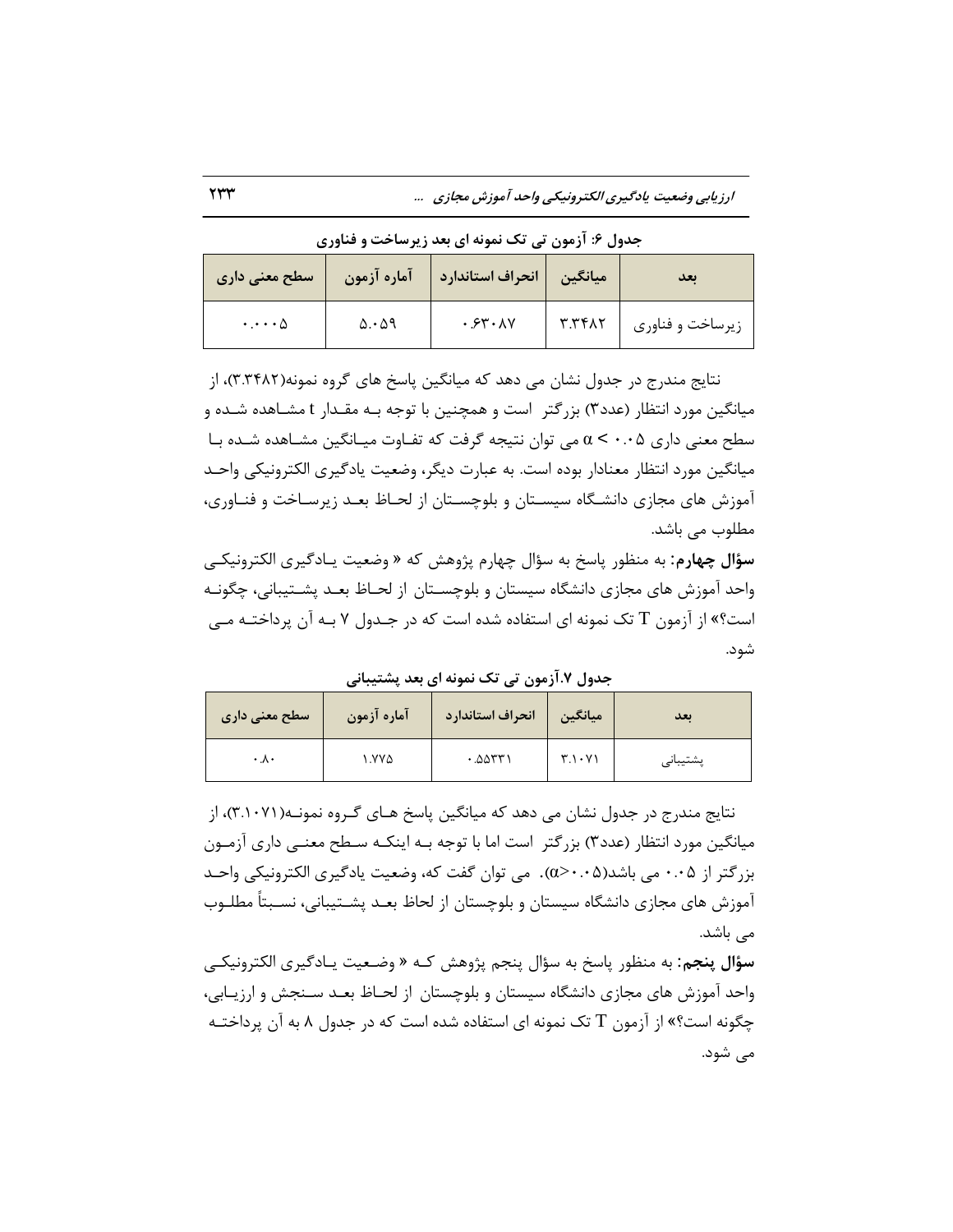| جدول ۸: ازمون تی تک نمونه ای بعد سنجش و ارزیابی |  |  |  |
|-------------------------------------------------|--|--|--|
|-------------------------------------------------|--|--|--|

| سطح معنی داری                    | آماره آزمون                 | انحراف استاندارد | ميانگين | ىعد            |
|----------------------------------|-----------------------------|------------------|---------|----------------|
| $\cdot \cdot \cdot \cdot \Delta$ | $-1 \cdot \lambda \Upsilon$ | .09570           | 5.5978  | سنجش و ارزیابی |

نتایج مندرج در جدول نشان می دهد که میانگین پاسخ های گروه نمونه(۲.۲۹۷۶)، از میانگین مورد انتظار (عدد۳) کوچکتر است و همچنین با توجه به مقـدار t مشـاهده شـده و سطح معنی داری ۰۰۵ × سی توان نتیجه گرفت که، وضعیت یادگیری الکترونیکی واحـد آموزش های مجازی دانشگاه سیستان و بلوچستان از لحاظ بعد سنجش و ارزیابی، نامطلوب مے باشد.

**-2بطضسی هعٌازاض بَزى ضکاف بیي هیعاى عولکطز ٍ اّویت**

به منظور پاسخ به سؤال « آیـا بـین میـزان عملکـرد و میـزان اهمیـت شـاخص هـای یادگیری الکترونیکی در واحد آموزش های مجازی دانشـگاه سیسـتان و بلوچسـتان شـکاف معناداری وجود دارد؟»، از آزمون تی جفتـی اسـتفاده شـده اسـت کـه در جـدول ۹ بـه آن پرداخته می شود.

**سطح هعٌی زاضی** آماره آزمون **اًحطاف استاندار د تفاضل هیاًایي ّا )اّویت – عولکطز( هیاًایي** هیزان **اّویت** هی**انگین** هیزان عملکرد  $\cdot \ldots \circ$  -18.448 .3588 .3588 .5588 .5588 .5588 .5589 .5589 .5588 .5589 .5589 .5589 .5589 .5589 .5589 .5589 .5589 .5589 .5589 .5589 .5589 .5589 .5589 .5589 .5589 .5589 .5589 .5589 .5589 .5589 .5589 .5589 .5589 .5589 .5589

**جسٍل :9 ًتایج حاصل اظ آظهَى تی جفتی**

مطابق با جدول، در سطح خطاى ۵٪، با توجه به مقدار t مشاهده شده و اینكه سـطع معناداری این آزمون کمتر از ۵ درصد می باشد، می توان گفت بین میزان عملکرد و میـزان اهمیت شاخص های یادگیری الکترونیکی در واحد آموزش های مجازی دانشگاه سیسـتان و بلوچستان شکاف معناداری وجود دارد.

### **-3تحلیل ضکاف**

در این مرحله امتیاز وضعیت عملکرد و میزان اهمیت هریک از شاخص ها (با اسـتفاده از طیف ۵ گزینه ای تعریف شده در پرسشنامه) سنجیده شده و شکاف بـین ایـن دو نشـان دهنده وضعیت هر شاخص می باشد. شاخص هایی که دارای شکاف مثبت هستند به معنای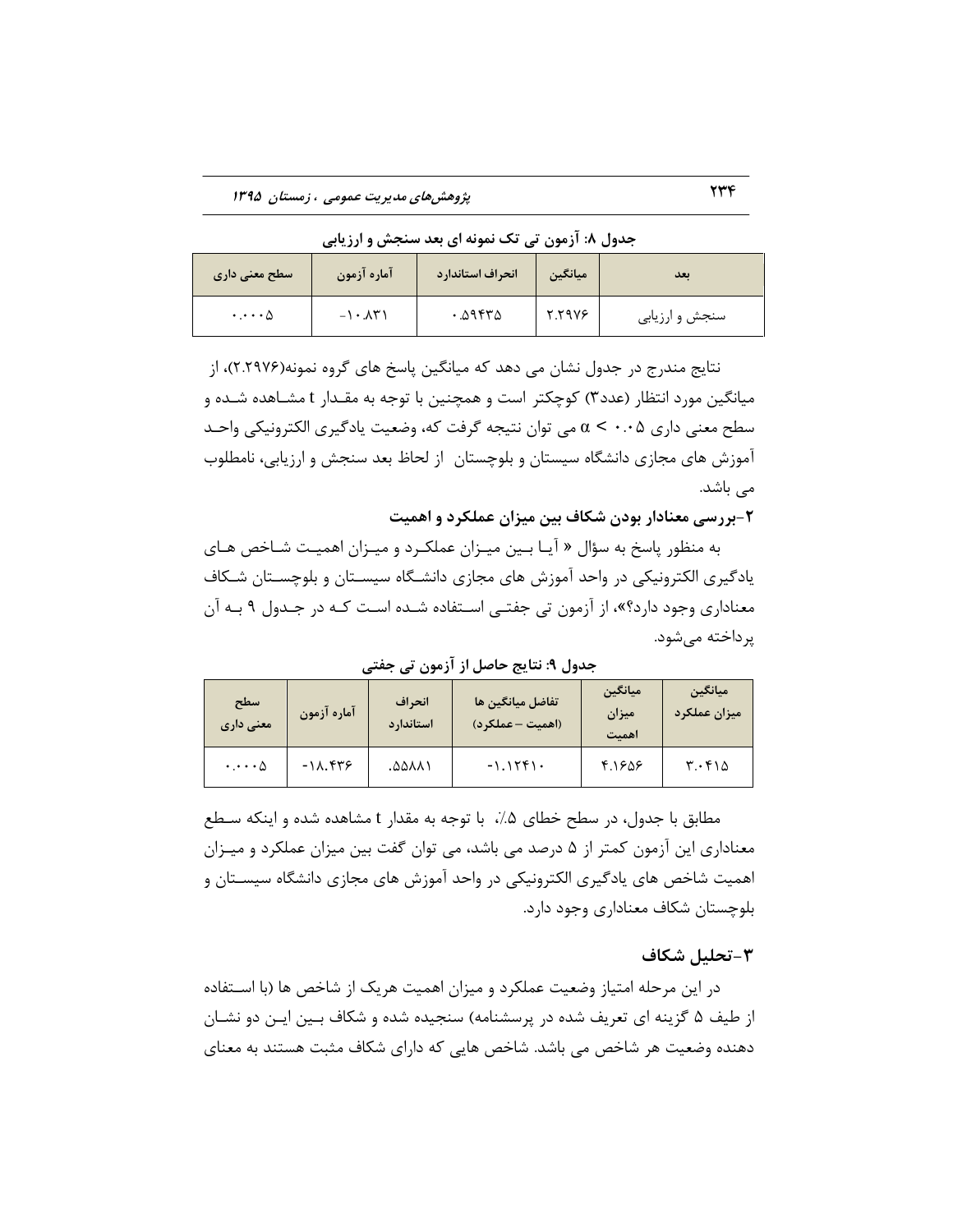این است که وضعیت موجود بهتر از وضعیت مطلوب است ولی شـاخص هـای دارای شـكاف منفی به معنای برآورده نشدن میزان مطلوب شاخص مورد نظر است. یافته های این بخـش در ادامه در جدول ۱۰ بصورت کلی آورده شده است.

| شكاف    | انحراف<br>استاندار د        | ميانگين          |              | شاخص ها (سوالات)                                                  | ابعاد     |
|---------|-----------------------------|------------------|--------------|-------------------------------------------------------------------|-----------|
| 7۶.۰-   | $\cdot$ . $\vee$ . $\vee$   | ۳.۴۶             | ميزان عملكرد | نگرش مثبت يادگيرنده نسبت به يادگيري الكترونيكي                    |           |
|         | ۰۶۷۰                        | f.1              | ميزان اهميت  |                                                                   |           |
| -0.56   | Y                           | 4.94             | ميزان عملكرد | توانمندی یادگیرنده در استفاده از رایانه                           | ویژ گیهای |
|         | .511                        | $F.\Delta$       | ميزان اهميت  |                                                                   | فردى      |
| $-4.54$ | ۰۸۱۴                        | ۳.۵۲             | ميزان عملكرد | سطح انگیزه یادگیرنده برای یادگیری به این روش                      | يادگيرنده |
|         | ۰.۸۳۵                       | $f \cdot \Delta$ | ميزان اهميت  |                                                                   |           |
| $-1.5$  | ۹۲۳.                        | <b>Y.YY</b>      | ميزان عملكرد | سطح تعامل با استاد و دانشجویان                                    |           |
|         | .98Y                        | $f \cdot V$      | ميزان اهميت  |                                                                   |           |
| -1.43   | $\cdot$ $\lambda$ Y $\cdot$ | ۲.۸۸             | ميزان عملكرد | تناسب محتواي درس با شيوه آموزش الكترونيكي                         |           |
|         | $. Y \cup$                  | 5.71             | ميزان اهميت  |                                                                   |           |
| $-.9V$  | .991                        | Y.Y              | ميزان عملكرد |                                                                   |           |
|         | .999                        | F.1V             | ميزان اهميت  | بروز بودن مطالب                                                   |           |
| $-1.4A$ | ۰.۸۵۶                       | ۳.۱۲             | ميزان عملكرد | جامع بودن مطالب                                                   |           |
|         | .779                        | FT.              | ميزان اهميت  |                                                                   |           |
| -1.48   | ۹۹۰.                        | ۲.۶۴             | ميزان عملكرد | میزان تعامل در مقایسه با دوره های سنتی                            |           |
|         | .555                        | F.1Y             | ميزان اهميت  |                                                                   | محتواي    |
| $-1.5$  | ۸۹۸ ۰                       | ۲.۵۴             | ميزان عملكرد | استفاده از پویانمایی و امکانات چندرسانه ای برای بهینه سازی انتقال | أموزشى    |
|         | ۰۸۰۹                        | ۴.۱۴             | ميزان اهميت  | مطالب                                                             |           |
| $-1.5A$ | ۱.۹۴۵                       | <b>7.79</b>      | ميزان عملكرد | هماهنگی متناسب بین صوت، تصویر و متن در محتوا                      |           |
|         | .990                        | f.YV             | ميزان اهميت  |                                                                   |           |
| -0.74   | ۱۶، ۰                       | ۳.۲۴             | ميزان عملكرد | رعايت حق مالكيت محتوا و اطلاعات ارائه شده                         |           |
|         | ۰۶۴۰                        | ۳.۹۸             | ميزان اهميت  |                                                                   |           |
| $-.9A$  | .98Y                        | T.1T             | ميزان عملكرد | استاندارد بودن محتواي الكترونيكي                                  |           |
|         | ۲۴۵. ۰                      | 4.11             | ميزان اهميت  |                                                                   |           |
| ۸۵.∙–   | ۶٬۹۶۲                       | ۵۵.۲             | ميزان عملكرد | سهولت استفاده از سامانه آموزشی                                    |           |
|         | ۰.۸۳۳                       | ۴.۱۳             | ميزان اهميت  |                                                                   |           |
| $-.99$  | $.9V\Delta$                 | T.AY             | ميزان عملكرد |                                                                   |           |
|         | .54.                        | ۴.۴۸             | ميزان اهميت  | سرعت دسترسی به سامانه                                             | زيرساخت   |
| $-1.19$ | ۱۶٬۹۱۶                      | ۳.۱۷             | ميزان عملكرد |                                                                   | و         |
|         | $\cdot y \cdot \cdot$       | 5.57             | ميزان اهميت  | سرعت اينترنت و پهناي باند                                         | فناورى    |
| $-1.1Y$ | .955                        | YAY              | ميزان عملكرد |                                                                   |           |
|         | $\cdot$ . $Y \cdot Y$       | ۳۹۹              | ميزان اهميت  | میزان شخصی سازی سامانه آموزشی                                     |           |

جدول·۱:میانگین عملکرد، اهمیت و شکاف موجود میان عملکرد و اهمیت هر یک از شاخص ها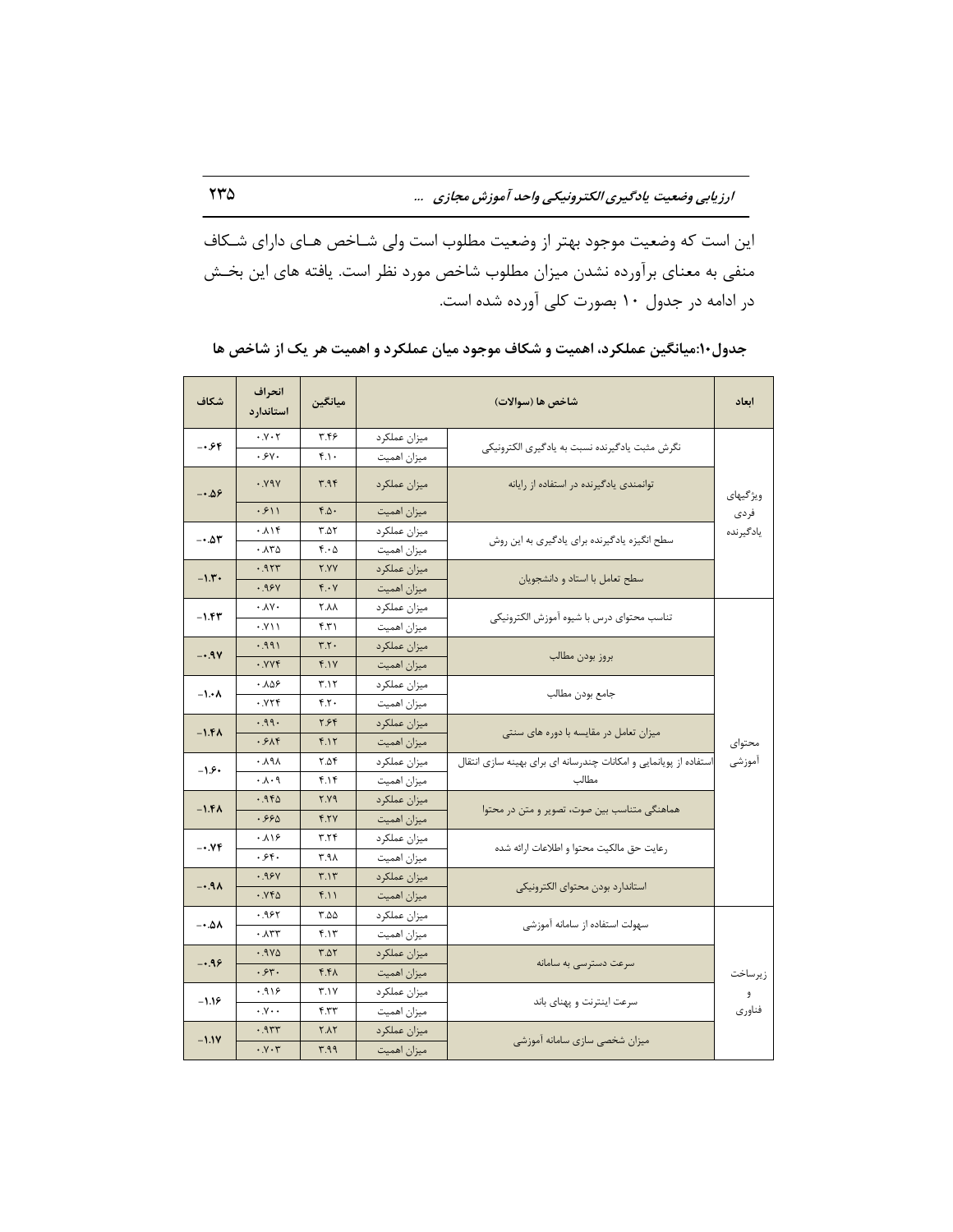236 **پژٍّصّای هسیطیت عوَهی ، ظهستاى 1395**

| −0.∆۹   | .5YY                        | ٣.٧٠                      | ميزان عملكرد | امنيت سيستم                                                |              |
|---------|-----------------------------|---------------------------|--------------|------------------------------------------------------------|--------------|
|         | ۰۶۱۳                        | P.Y.                      | ميزان اهميت  |                                                            |              |
| $-.AA$  | ۰.۸۹۴                       | ۳.۱۸                      | ميزان عملكرد | میزان جذابیت و زیبایی محیط سامانه                          |              |
|         | $\cdot y \cdot \cdot$       | F.69                      | ميزان اهميت  |                                                            |              |
| $-0.99$ | 999.                        | ۵۵.۲                      | ميزان عملكرد | میزان تعاملی بودن سیستم                                    |              |
|         | .9V.                        | 4.74                      | ميزان اهميت  |                                                            |              |
| $-0.1$  | .910                        | $\mathbf{r}.\mathbf{r}$ . | ميزان عملكرد | طراحی ساختار متناسب با نیاز کاربران مختلف                  |              |
|         | .801                        | ۲۰۱                       | ميزان اهميت  |                                                            |              |
| ۰.۶۸ -  | ۹۵۴.۰                       | ۳.۶۳                      | ميزان عملكرد | یشتیبانی فنی کاربران برای حل مشکلات فنی                    |              |
|         | ۶۹۴.                        | ۴.۳۱                      | ميزان اهميت  |                                                            |              |
| $-.9.$  | .970                        | ۳.۳۵                      | ميزان عملكرد | ارائه راهنما در بخش های مختلف سامانه برای استفاده بهتر     |              |
|         | . YYf                       | $F.Y\Delta$               | ميزان اهميت  |                                                            |              |
| $-1.5$  | ۶٬۹۲۹                       | <b>Y.AY</b>               | ميزان عملكرد | سرعت و کیفیت پاسخگویی استاد                                |              |
|         | .111                        | <b>F.TY</b>               | میزان اهمیت  |                                                            |              |
| $-1.5F$ | $\cdot \lambda$ ۹ $\lambda$ | ٢.٨۵                      | ميزان عملكرد | زمانبندی مناسب ارائه محتوا و موارد درسی، تکالیف و آزمون ها |              |
|         | .99Y                        | 4.19                      | ميزان اهميت  |                                                            |              |
|         | ۰.۷۳۶<br>$-.AY$<br>۰۶۸۳     | ۲.۵۱                      | ميزان عملكرد | اطلاع رسانی از طریق ابزارهایی چون تابلو اعلانات و ایمیل    | پشتیبانی     |
|         |                             | ۴.۳۳                      | ميزان اهميت  |                                                            |              |
| $-.49$  | ۰.۸۴۴                       | ۳.۷۱                      | ميزان عملكرد | قابلیت دسترسی به پایگاه مقالات و سایر منابع برخط           |              |
|         | .941                        | F.7.                      | ميزان اهميت  |                                                            |              |
| $-1.1V$ | ۱۶۰.۸                       | ۲.۱۰                      | ميزان عملكرد | حمایت مالی دوره های یادگیری الکترونیکی                     |              |
|         | $\cdot y \cdot \cdot$       | 4.77                      | ميزان اهميت  |                                                            |              |
| $-1.79$ | .157                        | ٢.٨۵                      | میزان عملکرد | حمایت قانونی و دستورالعمل های اداری                        |              |
|         | .101                        | F.1F                      | ميزان اهميت  |                                                            |              |
| $-1.7V$ | ۸۸۷.۰                       | ۲.۸۰                      | ميزان عملكرد | وجود سيستم ارزيابي برخط                                    |              |
|         | .951                        | ۴.۰۷                      | میزان اهمیت  |                                                            |              |
| $-1.1F$ | .151                        | <b>X.A</b>                | ميزان عملكرد | بررسی مستمر فعالیت دانشجویان و پشتیبانی از آن ها متناسب با |              |
|         | .598                        | ۴۰۲                       | ميزان اهميت  | سطح يادگيري                                                |              |
| $-1.54$ | ۰.۸۹۳                       | ۲.۲۶                      | ميزان عملكرد | وجود خود آزمون های مختلف برای هر بخش درس منطبق با          | سنجش         |
|         | $\cdot \wedge \cdot$ \      | ۳.۹۰                      | ميزان اهميت  | اهداف درس                                                  | و<br>ارزيابى |
| $-1.11$ | .101                        | Y.Y                       | ميزان عملكرد | طراحی بازخوردهای مناسب برای آزمون ها                       |              |
|         | .111                        | $F \cdot Y$               | ميزان اهميت  |                                                            |              |
| $-Y.S.$ | ۰.۴۷۴                       | ۱.۳۳                      | ميزان عملكرد |                                                            |              |
|         | $\cdot \lambda \cdot r$     | ۳.۹۳                      | ميزان اهميت  | امکان برگزاری امتحان از راه دور                            |              |

مطابق جدول فوق، بررسی تک تک شاخص ها، نشان می دهد کـه تمـامی آنهـا دارای شکاف منفی میان میزان عملکرد و میزان اهمیت می باشند و می توان گفت میزان عملکرد این شاخص ها کمتر از حد انتظار بوده و انتظارات دانشجویان را بـرآورده نکـرده اسـت.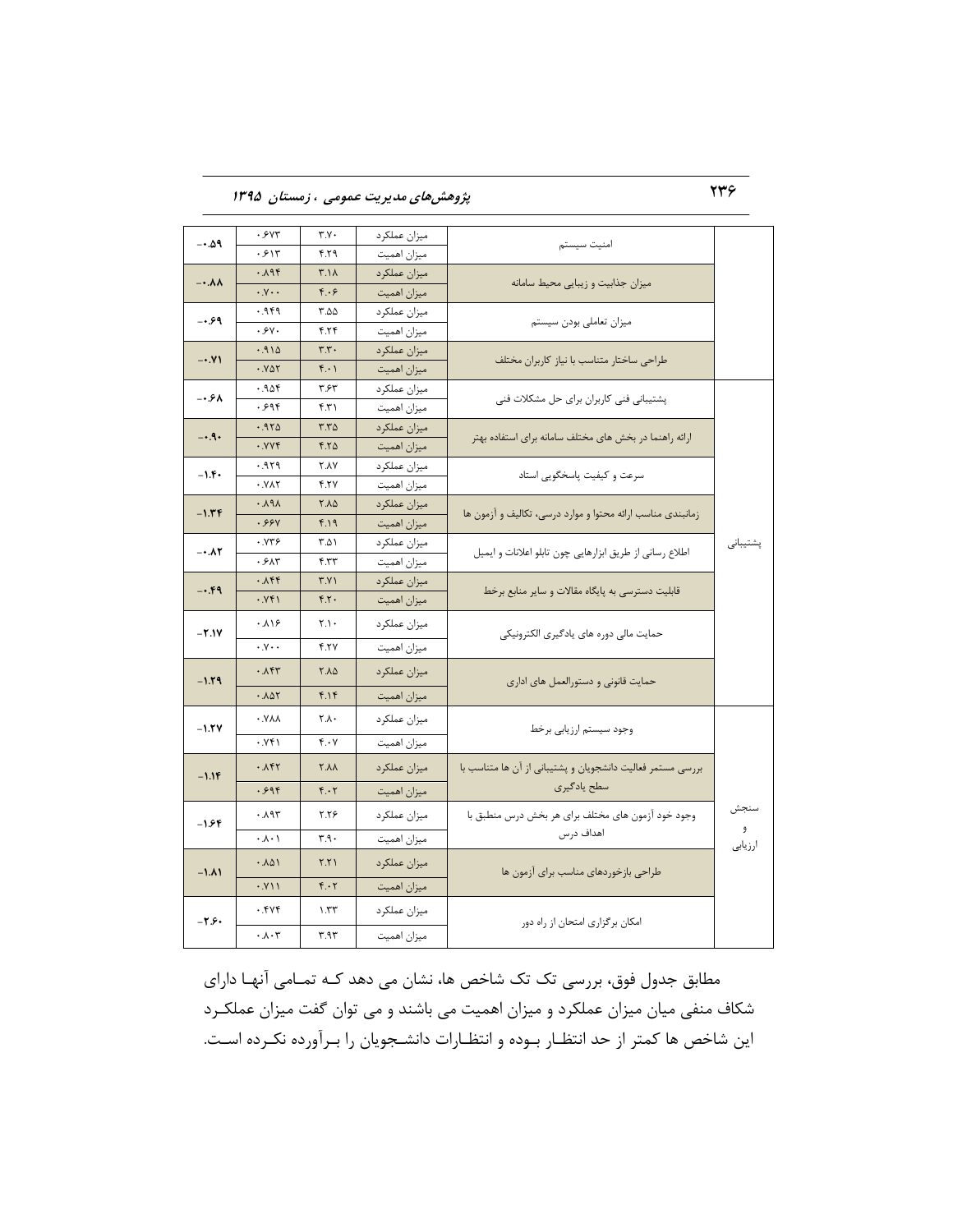بیشترین شکاف مربوط به شاخص " امکان برگزاری امتحان از راه دور" در بعـد سـنجش و ارزیابی و کمترین شکاف مربوط به " قابلیت دسترسی به پایگاه مقالات و سایر منابع بـرخط " در بعد پشتیبانی می باشد.

در بررسی تک تک ابعاد نتایج زیر بدست آمد:

– در بررسی شکاف میان میزان اهمیت و میزان عملکرد مولفه های بعد ویژگی هـای فـردی یادگیرنده، مشخص شد که مؤلفه سطح تعامل با استاد و دانشجویان در میان سایر مؤلفه هـا از شکاف بیشتری برخوردار بوده که گویای وضعیت بحرانی تر این مؤلفه است، در این میان، مؤلفه سطح انگیزه یادگیرنده برای یادگیری به این روش در میان سایر مولفه ها از وضـعیت بهتری برخوردار می باشد.

- بررسی شکاف بین میزان اهمیت و میزان عملکـرد مولفـه هـای بعـد محتـوای آموزشـی، حاکی از آن است که مؤلفه استفاده از پویانمایی و امکانات چندرسانه ای برای بهینه سـازی انتقال مطالب، در میان سایر مؤلفه ها از شکاف بیشتری برخوردار بوده که گویـای وضـعیت بحرانی تر این مؤلفه است. در این میان، مؤلفه رعایت حق مالکیت محتـوا و اطلاعـات ارائـه شده نسبت به سایر مؤلفه ها از وضعیت بهتری برخوردار می باشد.

- بررسی شکاف بین میزان اهمیت و میزان عملکرد مؤلفه هـای بعـد زیرســاخت و فنــاوری، حاکی از آن است که مؤلفه میزان شخصی سازی سامانه آموزشی، در میان سایر مؤلفه هـا از شکاف بیشتری برخوردار بوده که گویای وضعیت بحرانی تر این مؤلفه است. در ایــن بــین، مؤلفه سهولت استفاده از سامانه آموزشی در میان سایر مولفه ها از وضعیت بهتری برخوردار مے باشد.

- بررسی شکاف بین میزان اهمیت و میزان عملکرد مؤلفه های بعد پشـتیبانی، حـاکی از آن است که مؤلفه حمایت مالی دوره های یـادگیری الکترونیکـی، در میـان سـایر مؤلفـه هـا از شکاف بیشتری برخوردار بوده که گویای وضعیت بحرانی تر این مؤلفه است. در ایـن میـان، مؤلفه قابلیت دسترسی به پایگاه مقالات و سایر منـابع بـرخط، در میـان سـایر مؤلفـه هـا از وضعیت بهتری برخوردار می باشد.

- همچنین بررسی شکاف بین میزان اهمیت و میزان عملکـرد مؤلفـه هـای بعـد سـنجش و ارزیابی، نشان داد که مؤلفه امکان برگزاری امتحـان از راه دور، در میـان سـایر مؤلفـه هـا از شکاف بیشتری برخوردار بوده که گویای وضعیت بحرانی تر این مؤلفه است. در ایــن بــین،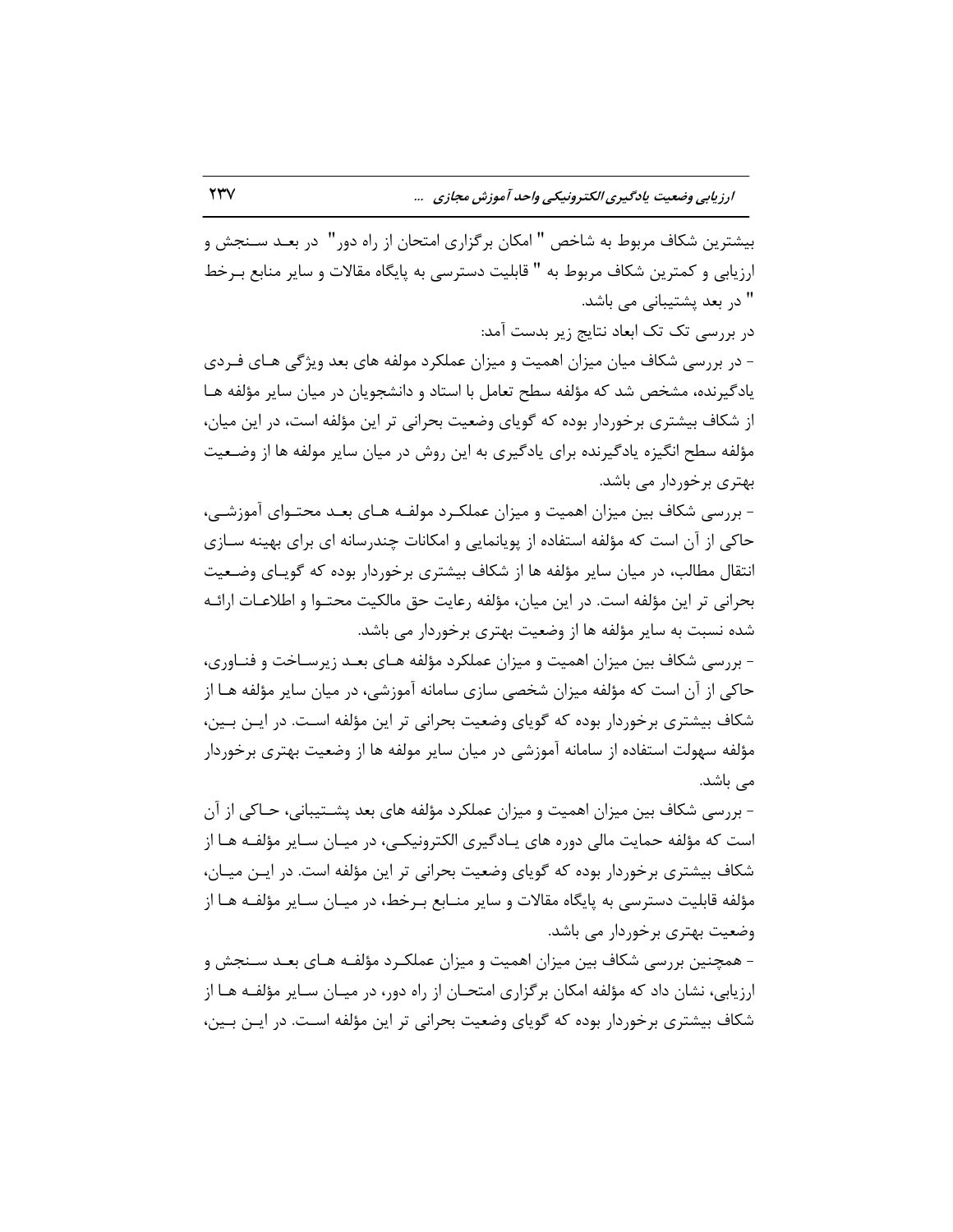مؤلفه بررسی مستمر فعالیت دانشجویان و پشتیبانی از آن ها متناسب بـا سـطح یــادگیری، نسبت به سایر مؤلفه های این بعد از وضعیت بهتری برخوردار می باشد.

## **نتیجه گیری**

ارزیابی توسعه یادگیری الکترونیکی در دانشگاه هـا و مراکـز آموزشـی، همـواره یکـی از دغدغه های متولیان نظام آموزشی بوده اسـت. در ایـن پـژوهش شـده اسـت از طریـق بررسـی وضعیت یادگیری الکترونیکی در واحد آموزش های مجـازی دانشـگاه سیسـتان و بلوچسـتان از دیدگاه دانشجویان ، کیفیت این دوره ها بصورت شفاف و واضح پیشروی متولیـان و مخاطبـان قرار گیرد تا از این رهگذر، نقـاط قـوت و ضـعف دانشـگاه در ورود بـه ایـن عرصـه شناسـایی و راهکارهای رفع موانع و بهبود وضعیت بیان شود. بنابراین با مطالعه و بررسی ادبیـات و پیشــینه موضوع و پس از مشورت با اساتید و نخبگان این حوزه، ۵ عامل ویژگی هـای فـردی یادگیرنــده، محتوای آموزشی، زیرساخت و فناوری، پشتیبانی، سنجش و ارزیابی و ۳۳ شاخص مرتبط با این عوامل برای ارزیابی دوره های یادگیری الکترونیکی در این واحد آموزشـی در نظـر گرفتــه شــد. نتایج نشان داد که از نظر دانشجویان، وضعیت یادگیری الکترونیکی این واحد از لحـاظ ویژگـی های فردی یادگیرنده، مطلوب می باشد که با یافته پـژوهش ِ سـلیم (۲۰۰۷) همخـوانی دارد. از لحاظ محتوای آموزشی از وضعیت مطلوبی برخوردار نبوده که این یافته با نتـایج پـژوهش هـای قائدی (۱۳۸۵)، رستگارپور و گرجی زاده (۱۳۹۱)، نورالهی و همکاران (۱۳۹۲) همخـوانی دارد. از لحاظ زیرساخت و فناوری از وضعیت مطلوبی برخـوردار اسـت کـه بـا یافتـه پـژوهش سـلیم (۲۰۰۷)، همخوانی دارد. از لحاظ پشتیبانی از وضعیت مطلوبی برخـوردار نبـوده کـه بـا نتـایج پژوهش های قائـدی (۱۳۸۵)، نـورالهی و همکـاران (۱۳۹۲)، انـاری نـژاد و محمـدی (۱۳۹۳)، همخوانی دارد. همچنین وضعیت یادگیری الکترونیکی از لحـاظ سـنجش و ارزیـابی از وضـعیت مطلوبی برخوردار نبوده که این یافته با نتایج پـژوهش هـای قائـدی (۱۳۸۵)، ربیعـی (۱۳۸۸)، جوادی بـورا و همکـاران (۱۳۹۲)، انـاری نـژاد و محمـدی (۱۳۹۳)، همخـوانی دارد. همچنـین بررسی شکاف میان میزان عملکرد و اهمیت هر یک از ابعاد و مؤلفه های یادگیری الکترونیکی، مشخص نمود که تمامی آنها دارای شکاف منفی می باشند، که این شکاف منفی بیانگر آن است که از دید دانشجویان، وضعیت در حد انتظـارات آنـان نبـوده و بـرای بـرآورده کـردن انتظـارات دانشجویان باید اقدامات لازم انجام گیرد،که لازم است مدیران با استفاده از تحلیل ایـن شـکاف ها، اقدامات لازم را جهت بهبود وضعیت، برنامه ریزی و اولیت بندی کنند.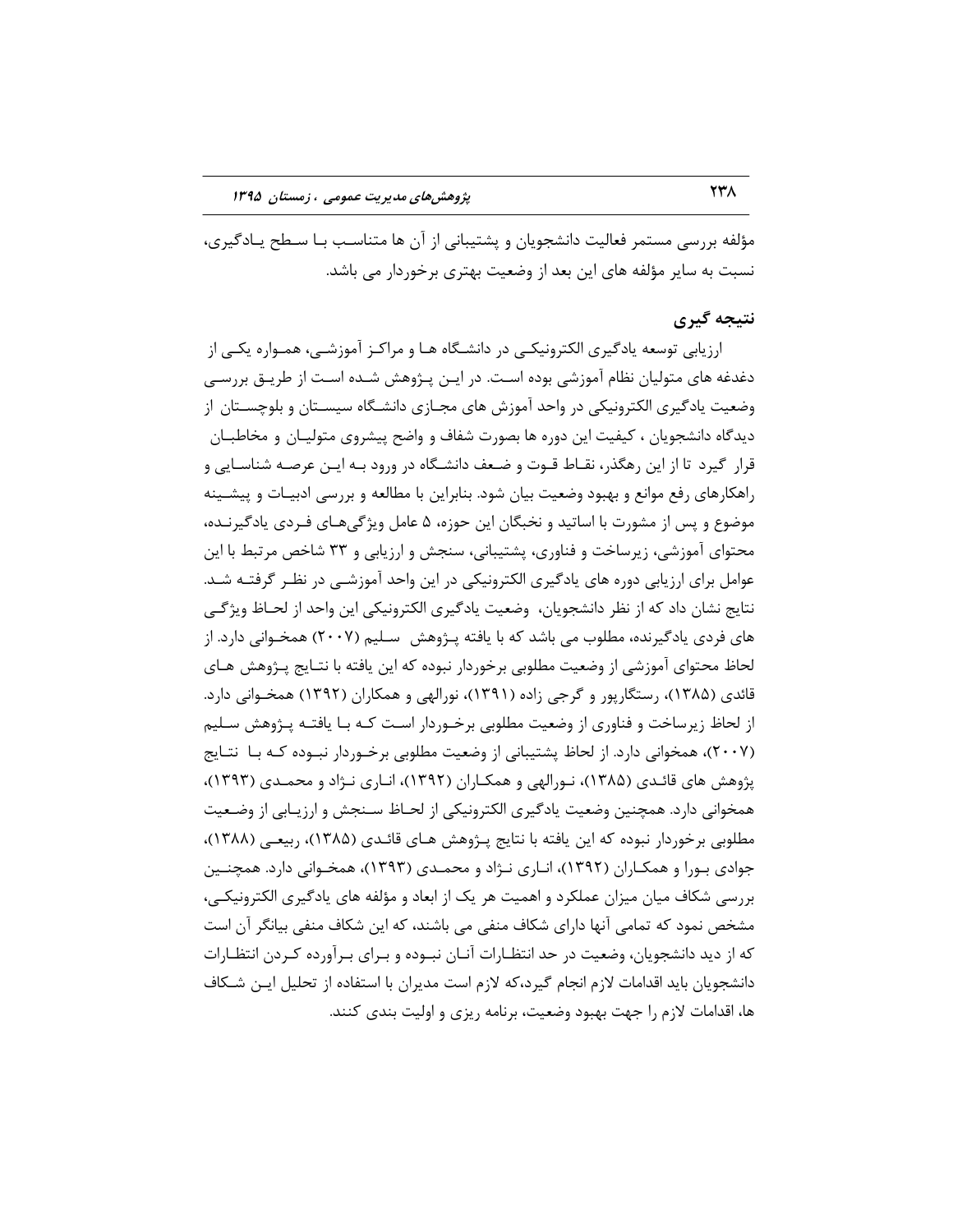#### **References**

1-Anarinejad A., Mohammadi M. (2014). The Practical Indicators for Evaluation of E-Learning in Higher Education in Iran. E-learning magazine (media), spring 2014; 5 (1). (In Persian)

2-Anarinejad A., Saketi P., Safavi S.A.A. (2010). Designing a conceptual framework to evaluate e-learning in higher education, Journal of Technology Education, 2010; 4 (3). (In Persian)

3-Ataran M (2006). Virtual university: Re-reading versions available, the first Conference on e-Learning zanjan. (In Persian)

4-Elahi Sh., Kanani F., shayan E. (2011). Designing a Framework for Effective Factors on Virtual Students' Tendency to the Electronic Learning and its Assessment, Quarterly Journal of Research and Planning in Higher Education, 59-80. (In Persian)

5-Benigno.V, & Trentin.G.(2000). The Evaluation Of Online Courses, Journal Of Computer Assisted Learning, PP, 259-270.

6-Bhuasiri, W., Xaymoungkhoun, O., Zo, H., Jeung Rho, J., P. Ciganek, A. (2012). Critical Success Factors for e-learning in Developing Countries: A comparative analysis between ICT experts and faculty. Computers & Education, No. 58, pp. 843-855.

7-Chao, T., Saj, T. and Tessier, F.,( 2006). Establishing a Quality Review for Online Courses: a Formal Review of Online Courses Measures their Qualities in Key Areas and Reveals Changes Needed for Improvement, if Any, Educause Quarterly, Vol. 29, No. 3.

8-Delone, W.H. and Mclean, E.R.,( 2003). The Delone And Mclean Model Of Information Systems Success, Journal Of Management Information Systems, Vol. 19, No.4.

9-Farajollahi M, Najafi H, Nosrati K, Mansoori H, Sadat Fatemi M. (2013) Developing an Evaluation Model for E-Learning in Higher-Education: A Case Study of Payame Noor University. Journal of Education and Practice. 4(5):1-9.

10-Frimpon MA. (2012). Re-Structuring of the Critical Success Factors for E-Learning Deployment. American International Journal of Contemporary Research. 2012;2(3):115-127.

11-Frydenberg J. (2002). Quality Standards in Learning: A Matrix of Analysis, Irvine Distance Learning Center. California: University of California.

12-Ghaedi B. (2005), ). Evaluating the Curriculum of Virtual Education of Computer Engineering (Major information technology) of teachers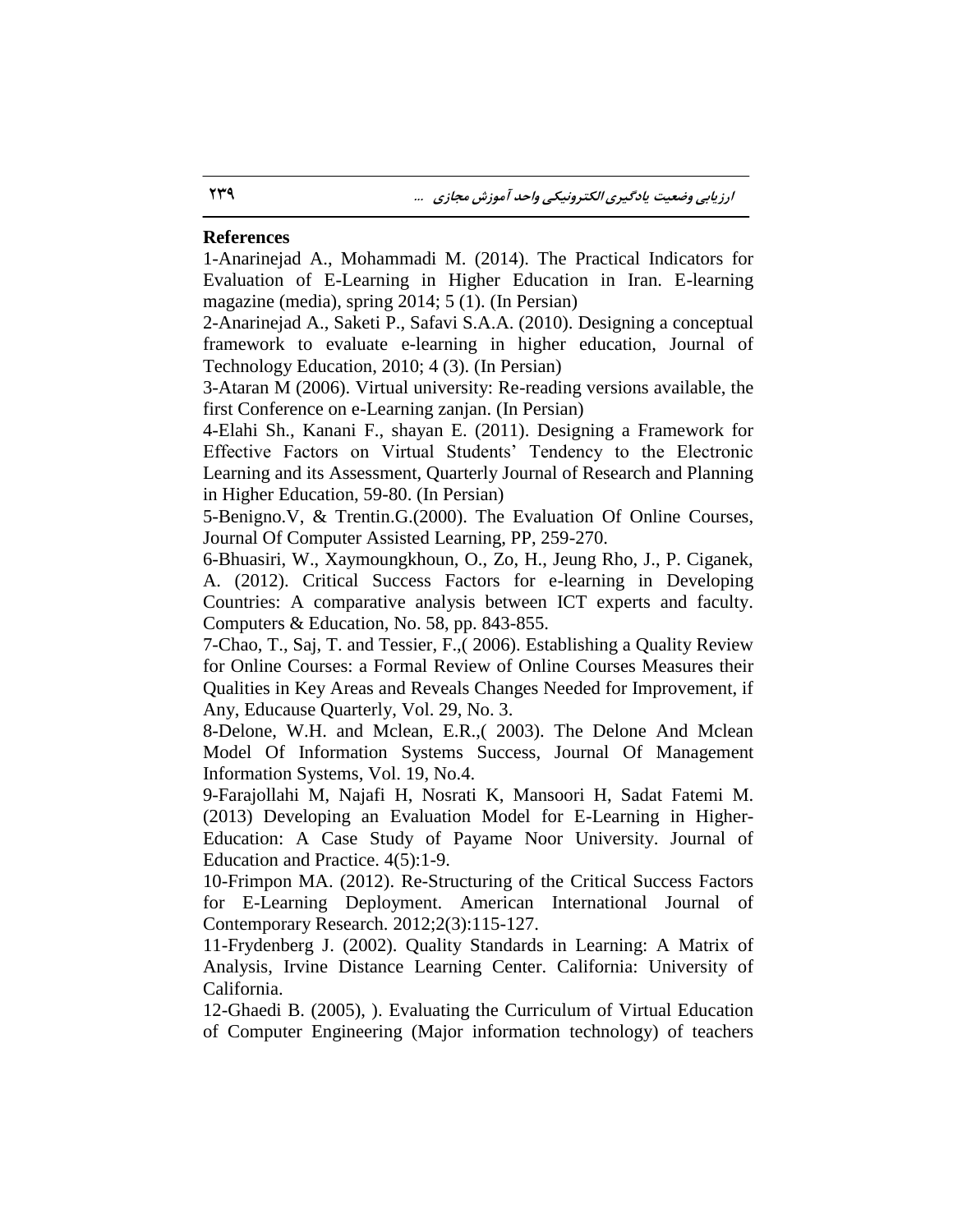and students at the University of Science and Technology. Master's Thesis at Tarbiat Moalem University. (In Persian)

13-Govindasamy, T.( 2002). Successful Implementation of E-learning Pedagogical Considerations, The Internet and Higher Education, Vol. 4.

14-Jahanian R, Etebar SH (2012). The Evaluation of Virtual Education in E-learning Centers in Universities of Tehran from Student's Point of View, Information and Communication Technology in Educational Sciences, Summer 2012; 2(4). (In Persian)

15-Javadi Boora M A, Najafi H, Farajollahi M. Factors Affecting Education Quality: A Case Study in the Higher Education Center of Tehran, Media. Summer 2013; 4 (2):33-38. (In Persian)

16-Kamkar P., Nili M.R., Aliabadi KH. (2014), Evaluating e-Learning Systems of Tehran Universities in Terms of Learning Usability. Elearning Magazine (media). Spring 2014; 5(1). (In Persian)

17-Khan, B. H. (2005). Managing e-learning: design, delivery, implementation and evaluation. Hershey, PA, Information Science Pub.

18-Miladi H., Malekmohammadi I. (2010). The Feasibility of Using Elearning in Higher Education by Using Factor Analysis (A Case study of Students in Agricultural Extension and Education Department at Razi University), Journal of Agricultural Extension and Education Research, 2010; 3(1). (In Persian)

19-Noorollahi S, Hakimzadeh R, Seraji F, Nazarzadeh Zare M (2013). The Evaluation of E-Learning Courses in Hadith Science Virtual Faculty According to the Criteria of Quality in E-Learning, Quarterly e-learning, media, 2013; 4(2).

20-Ozkan, S., Koseler, R. (2009). Multi-dimensional students' evaluation of e-learning systems in the higher education context: an empirical investigation. Computers & Education, Vol. 53, pp. 1285-1296.

21-Papp.R,( 2000). Critical Success Factors for Distance Learning, Paper Presented at The Americas Conference On Information Systems, Long Beach, CA, USA.

22-Rabii M (2009). Review The Effectiveness of Virtual Training of Teachers and Students, Ferdowsi University of Mashhad in 2009, Master degree thesis in Educational Management, Shahid Beheshti University. (In Persian)

23-Selim H. (2007) Critical Success Factors for e-Learning Acceptance: Confirmatory Factor Models. Journal Computers & Education. 49(2):396-413.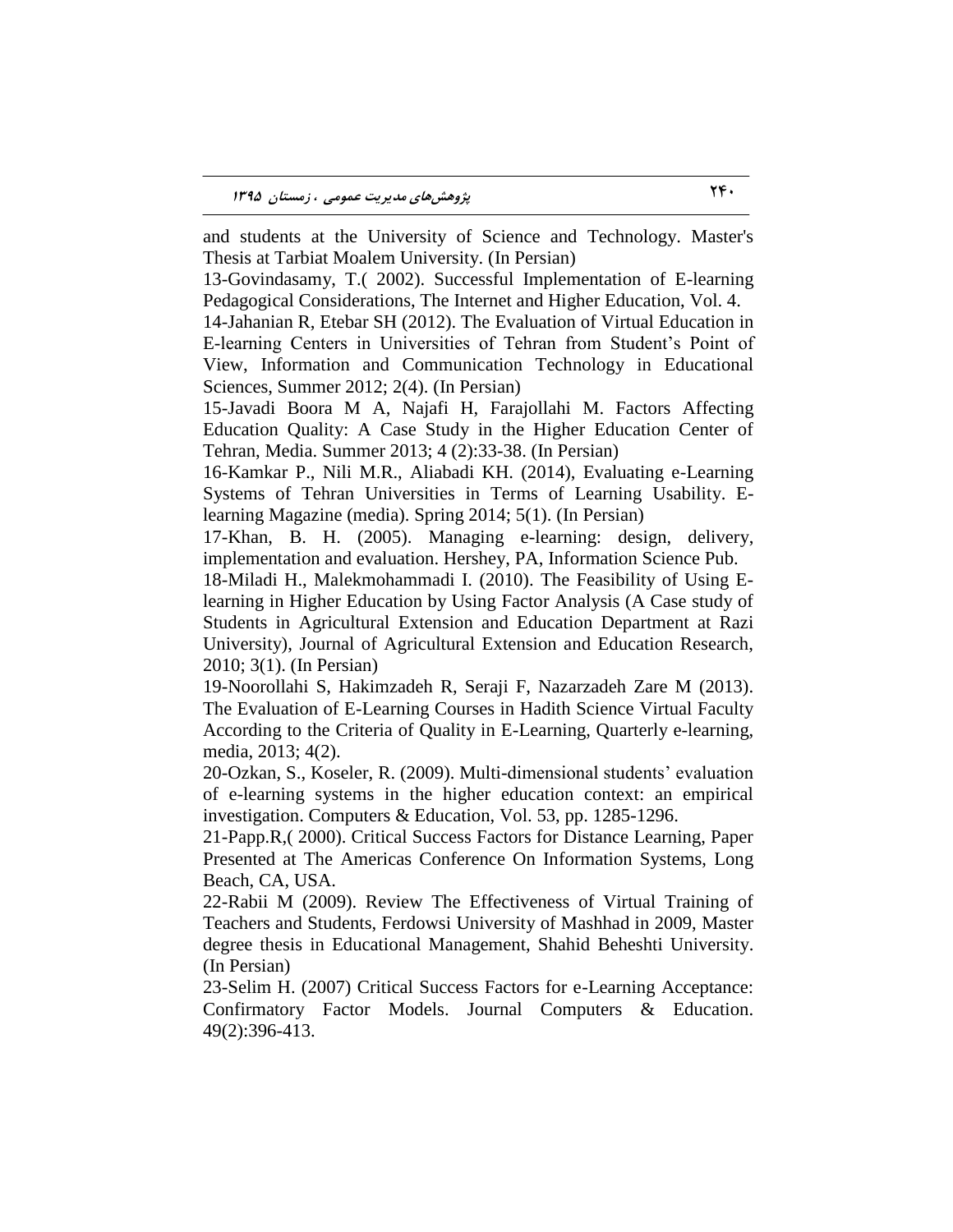24-Seok, S. and Meyen, E. (2006) Three Dimensions of the Online Course Evaluation Instrument in Postsecondary Education, Proceedings of the Ninth LASTED International Conference Computers and Advanced Technology in Education, Lima, Peru.

25-Shee.D.Y and Wang.Y.S (2008). Multi-criteria evaluation of the webbased elearning system: A methodology based on learner satisfaction and its applications, Computers & Education 50, pp.894–905.

26-Sims, R.(2001). From Art to Alchemy: Achieving Success with Online Learning. IT Forum Paper, No. 55.

27-Soong, B., Chan, H., Chua, B. and Loh, K.,( 2001). Critical Success Factors for On-Line Course Resources, Computers & Education, Vol. 36. 28-Sun, P.C., Tsai, R.J., Finger, G., Chen, Y.Y. and Yeh, D.,( 2008). What Drives a Successful e-Learning? An Empirical Investigation of the Critical Factors Influencing Learner Satisfaction, Computers and Education, Vol. 50.

29-Wang.Y. S, Wang.H.Y & Shee.D.Y (2007). Measuring e-learning systems success in an organizational context: Scale development and validation, Computers in Human Behavior, 23(1), 1792–1808.

30-Yaghoubi J, Malek Mohammadi I, Iravani H, Attaran M. Desired Characteristics of Faculty Members and Students in E-Learning in Higher Education of Iran: Virtual Students' Viewpoint. Quarterly Journal of Research and Planning in Higher Education. 2008; 14 (1). (In Persian) 31-Yazdani F, Ebrahimzadeh I, Zandi B, Alipoor A, Zare H (2010). Effectiveness of the Electronic Learning System at the virtual college of Oloome Hadees. Quarterly Journal of New Thoughts on Education. 6(3): 137-183. (In Persian)